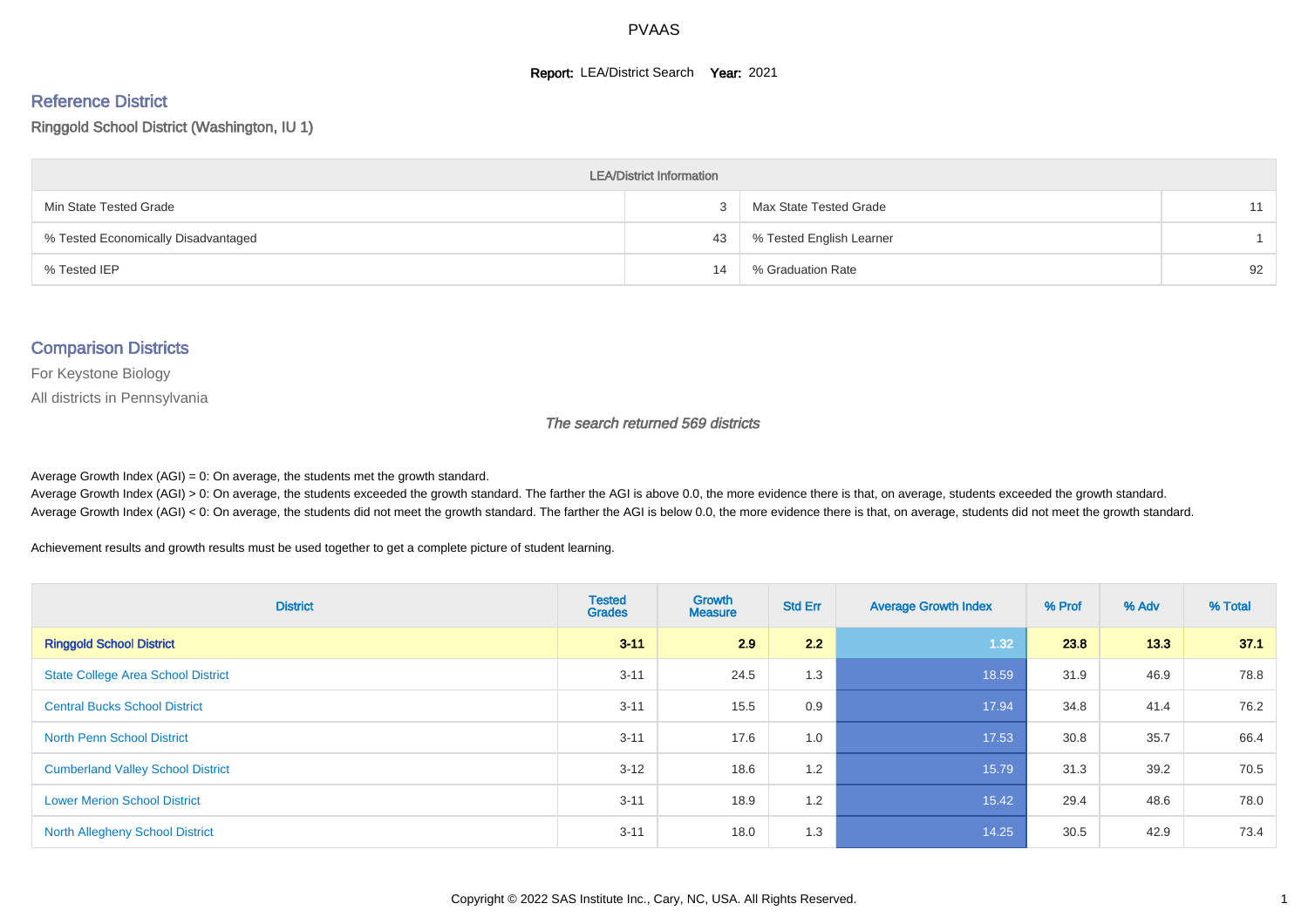| <b>District</b>                               | <b>Tested</b><br><b>Grades</b> | <b>Growth</b><br><b>Measure</b> | <b>Std Err</b> | <b>Average Growth Index</b> | % Prof | % Adv | % Total |
|-----------------------------------------------|--------------------------------|---------------------------------|----------------|-----------------------------|--------|-------|---------|
| <b>Ringgold School District</b>               | $3 - 11$                       | 2.9                             | 2.2            | 1.32                        | 23.8   | 13.3  | 37.1    |
| <b>Dallastown Area School District</b>        | $3 - 11$                       | 19.9                            | 1.4            | 14.14                       | 36.8   | 34.2  | 71.0    |
| <b>Spring-Ford Area School District</b>       | $3 - 11$                       | 16.6                            | 1.2            | 14.02                       | 30.4   | 45.3  | 75.7    |
| <b>Colonial School District</b>               | $3 - 11$                       | 22.1                            | 1.6            | 13.55                       | 27.2   | 43.5  | 70.6    |
| <b>Souderton Area School District</b>         | $3 - 11$                       | 18.5                            | 1.4            | 12.86                       | 39.2   | 31.2  | 70.4    |
| <b>Tyrone Area School District</b>            | $3 - 12$                       | 29.2                            | 2.3            | 12.86                       | 36.6   | 29.1  | 65.7    |
| <b>Council Rock School District</b>           | $3 - 11$                       | 13.5                            | 1.1            | 12.27                       | 32.0   | 35.4  | 67.4    |
| <b>Littlestown Area School District</b>       | $3 - 11$                       | 28.7                            | 2.4            | 11.83                       | 38.4   | 29.3  | 67.7    |
| <b>Warwick School District</b>                | $3 - 11$                       | 21.7                            | 1.8            | 11.76                       | 27.7   | 36.3  | 64.0    |
| <b>Hempfield School District</b>              | $3 - 11$                       | 13.4                            | 1.3            | 10.53                       | 29.9   | 36.8  | 66.7    |
| <b>Derry Township School District</b>         | $3 - 10$                       | 20.1                            | 2.0            | 10.20                       | 32.8   | 46.9  | 79.7    |
| <b>Loyalsock Township School District</b>     | $3 - 12$                       | 26.7                            | 2.7            | 9.92                        | 36.8   | 35.1  | 71.9    |
| New Hope-Solebury School District             | $3 - 11$                       | 28.8                            | 2.9            | 9.77                        | 31.6   | 50.0  | 81.6    |
| <b>Delaware Valley School District</b>        | $3 - 11$                       | 15.7                            | 1.6            | 9.62                        | 36.7   | 32.1  | 68.8    |
| Fox Chapel Area School District               | $3 - 11$                       | 17.6                            | 1.9            | 9.47                        | 22.9   | 52.0  | 74.9    |
| <b>Wayne Highlands School District</b>        | $3 - 11$                       | 22.5                            | 2.5            | 9.16                        | 33.8   | 40.4  | 74.2    |
| <b>Unionville-Chadds Ford School District</b> | $3 - 11$                       | 15.8                            | 1.7            | 9.12                        | 31.2   | 48.0  | 79.2    |
| Palmyra Area School District                  | $3 - 11$                       | 16.2                            | 1.8            | 9.02                        | 38.8   | 34.0  | 72.8    |
| <b>Marple Newtown School District</b>         | $3 - 11$                       | 20.6                            | 2.3            | 8.95                        | 31.1   | 42.7  | 73.8    |
| <b>Central York School District</b>           | $3 - 12$                       | 12.9                            | 1.5            | 8.64                        | 31.4   | 24.1  | 55.5    |
| <b>Saucon Valley School District</b>          | $3 - 11$                       | 18.9                            | 2.2            | 8.48                        | 26.0   | 39.6  | 65.6    |
| <b>Southern York County School District</b>   | $3 - 11$                       | 15.5                            | 1.8            | 8.48                        | 37.6   | 29.2  | 66.8    |
| <b>Upper Darby School District</b>            | $3 - 12$                       | 11.2                            | 1.4            | 8.28                        | 23.8   | 11.8  | 35.6    |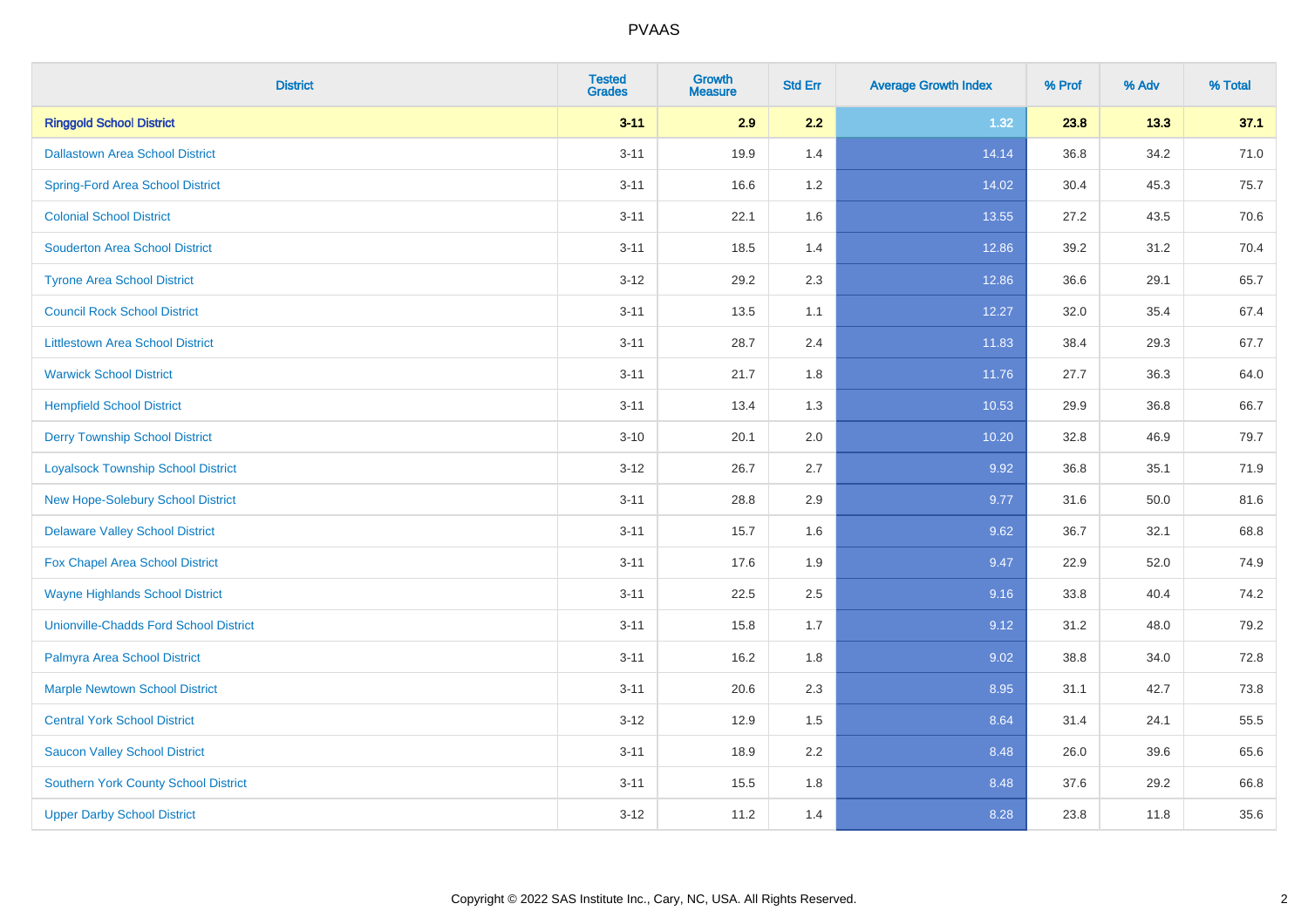| <b>District</b>                           | <b>Tested</b><br><b>Grades</b> | <b>Growth</b><br><b>Measure</b> | <b>Std Err</b> | <b>Average Growth Index</b> | % Prof | % Adv | % Total |
|-------------------------------------------|--------------------------------|---------------------------------|----------------|-----------------------------|--------|-------|---------|
| <b>Ringgold School District</b>           | $3 - 11$                       | 2.9                             | 2.2            | 1.32                        | 23.8   | 13.3  | 37.1    |
| <b>Collegium Charter School</b>           | $3 - 10$                       | 21.2                            | 2.6            | 8.18                        | 25.4   | 16.4  | 41.8    |
| <b>Peters Township School District</b>    | $3 - 11$                       | 14.1                            | 1.7            | 8.16                        | 35.2   | 41.6  | 76.8    |
| <b>Upper Saint Clair School District</b>  | $3 - 11$                       | 13.8                            | 1.8            | 7.86                        | 32.2   | 44.5  | 76.7    |
| <b>Mifflin County School District</b>     | $3 - 11$                       | 12.3                            | 1.6            | 7.69                        | 35.1   | 15.1  | 50.3    |
| <b>East Penn School District</b>          | $3 - 11$                       | 8.9                             | 1.2            | 7.61                        | 32.8   | 26.4  | 59.2    |
| <b>Manheim Township School District</b>   | $3-12$                         | 10.9                            | 1.5            | 7.51                        | 30.9   | 31.0  | 61.9    |
| <b>Mountain View School District</b>      | $3 - 11$                       | 24.2                            | 3.4            | 7.20                        | 45.8   | 37.3  | 83.0    |
| <b>Danville Area School District</b>      | $3 - 11$                       | 18.4                            | 2.6            | 7.19                        | 32.0   | 46.1  | 78.1    |
| <b>Upper Merion Area School District</b>  | $3 - 11$                       | 14.0                            | 2.0            | 7.15                        | 34.4   | 32.6  | 67.0    |
| <b>Whitehall-Coplay School District</b>   | $3 - 11$                       | 11.8                            | 1.7            | 7.06                        | 32.3   | 21.7  | 54.0    |
| <b>Camp Hill School District</b>          | $3 - 12$                       | 20.7                            | 2.9            | 7.00                        | 32.3   | 41.4  | 73.7    |
| <b>Methacton School District</b>          | $3 - 11$                       | 11.0                            | 1.6            | 6.94                        | 36.0   | 33.6  | 69.6    |
| <b>Millcreek Township School District</b> | $3 - 11$                       | 9.1                             | 1.4            | 6.61                        | 34.5   | 30.1  | 64.6    |
| <b>Neshaminy School District</b>          | $3 - 11$                       | 8.6                             | 1.3            | 6.56                        | 31.3   | 23.9  | 55.2    |
| <b>Manheim Central School District</b>    | $3 - 11$                       | 12.8                            | 2.0            | 6.52                        | 27.8   | 35.4  | 63.2    |
| <b>Cocalico School District</b>           | $3 - 11$                       | 12.3                            | 1.9            | 6.48                        | 28.2   | 32.3  | 60.5    |
| <b>Armstrong School District</b>          | $3 - 11$                       | 9.8                             | 1.6            | 6.22                        | 32.8   | 24.6  | 57.4    |
| <b>Tuscarora School District</b>          | $3 - 11$                       | 13.4                            | 2.2            | 6.20                        | 37.1   | 26.3  | 63.4    |
| <b>Franklin Regional School District</b>  | $3 - 11$                       | 11.3                            | 1.8            | 6.13                        | 30.0   | 35.0  | 65.0    |
| <b>Agora Cyber Charter School</b>         | $3 - 11$                       | 14.6                            | 2.4            | 6.03                        | 24.7   | 19.5  | 44.2    |
| <b>Indiana Area School District</b>       | $3 - 11$                       | 12.0                            | 2.0            | 5.98                        | 30.0   | 30.4  | 60.3    |
| <b>Punxsutawney Area School District</b>  | $3 - 11$                       | 15.8                            | 2.7            | 5.83                        | 18.6   | 29.0  | 47.6    |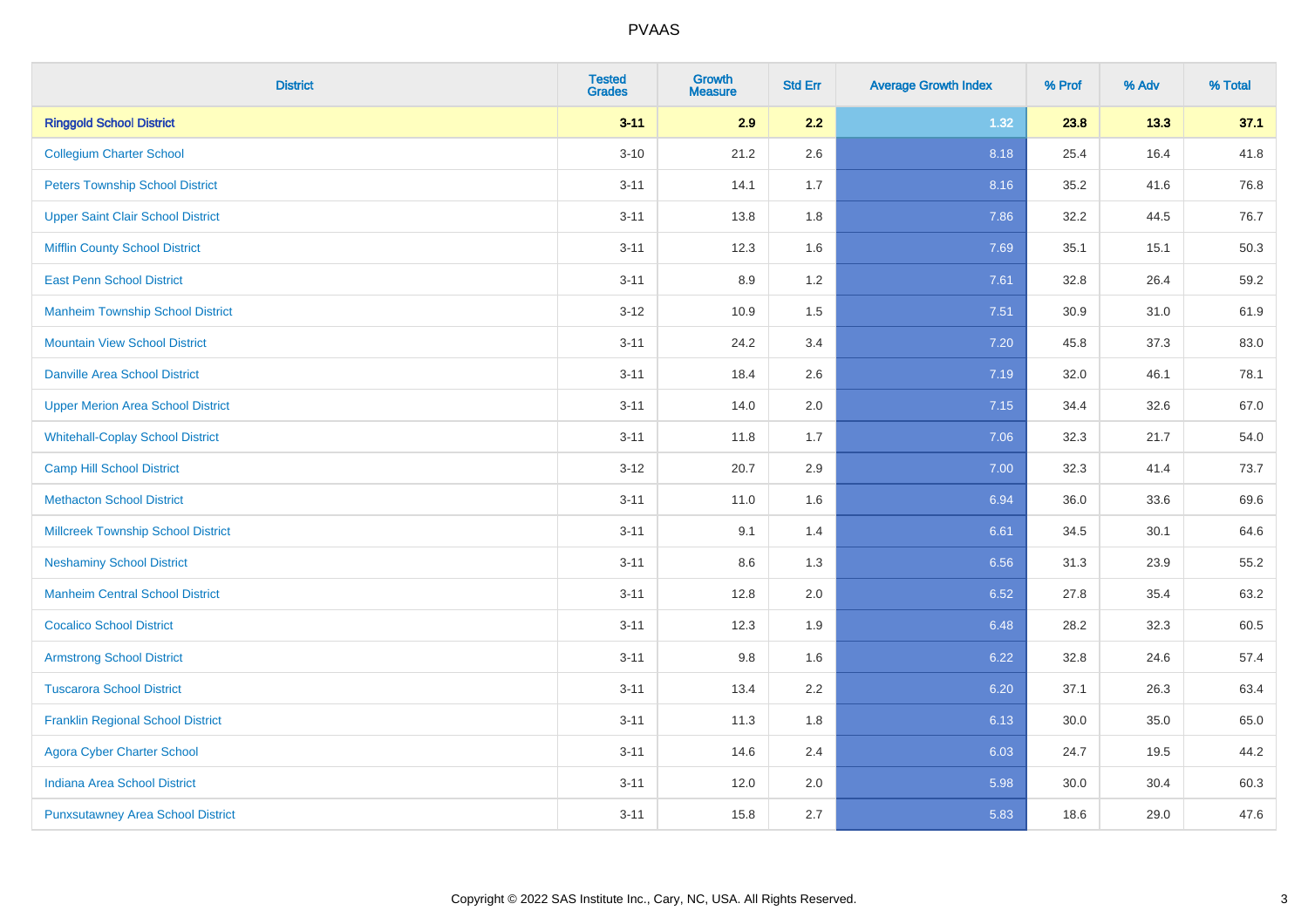| <b>District</b>                              | <b>Tested</b><br><b>Grades</b> | <b>Growth</b><br><b>Measure</b> | <b>Std Err</b> | <b>Average Growth Index</b> | % Prof | % Adv | % Total |
|----------------------------------------------|--------------------------------|---------------------------------|----------------|-----------------------------|--------|-------|---------|
| <b>Ringgold School District</b>              | $3 - 11$                       | 2.9                             | 2.2            | 1.32                        | 23.8   | 13.3  | 37.1    |
| <b>Blue Mountain School District</b>         | $3 - 10$                       | 12.2                            | 2.1            | 5.81                        | 30.7   | 26.1  | 56.8    |
| <b>Harbor Creek School District</b>          | $3 - 11$                       | 13.4                            | 2.3            | 5.80                        | 34.5   | 40.7  | 75.2    |
| <b>Pequea Valley School District</b>         | $3 - 11$                       | 18.0                            | 3.1            | 5.74                        | 29.2   | 37.5  | 66.7    |
| Lampeter-Strasburg School District           | $3 - 12$                       | 11.0                            | 1.9            | 5.69                        | 35.4   | 32.3  | 67.7    |
| <b>Hermitage School District</b>             | $3 - 12$                       | 14.0                            | 2.5            | 5.59                        | 34.0   | 27.0  | 61.0    |
| <b>Pine-Richland School District</b>         | $3 - 11$                       | 9.3                             | 1.7            | 5.56                        | 42.3   | 35.8  | 78.1    |
| <b>Lake-Lehman School District</b>           | $3 - 11$                       | 14.9                            | 2.8            | 5.34                        | 25.8   | 22.5  | 48.3    |
| Penns Valley Area School District            | $3 - 12$                       | 14.1                            | 2.6            | 5.33                        | 29.6   | 23.3  | 52.9    |
| <b>Avon Grove School District</b>            | $3 - 10$                       | 7.6                             | 1.4            | 5.29                        | 33.7   | 33.2  | 67.0    |
| <b>Cornwall-Lebanon School District</b>      | $3 - 11$                       | 8.2                             | 1.6            | 5.24                        | 28.0   | 20.5  | 48.6    |
| West Branch Area School District             | $3 - 11$                       | 17.0                            | 3.3            | 5.20                        | 47.1   | 19.1  | 66.2    |
| <b>Fleetwood Area School District</b>        | $3 - 10$                       | 10.4                            | 2.0            | 5.19                        | 31.7   | 25.8  | 57.5    |
| <b>Pennridge School District</b>             | $3 - 10$                       | 7.4                             | 1.5            | 5.10                        | 32.0   | 27.6  | 59.6    |
| Pen Argyl Area School District               | $3 - 12$                       | 12.8                            | 2.5            | 5.10                        | 28.5   | 23.8  | 52.3    |
| <b>Berlin Brothersvalley School District</b> | $3 - 11$                       | 19.6                            | 4.0            | 4.93                        | 28.3   | 41.3  | 69.6    |
| <b>Easton Area School District</b>           | $3-12$                         | 6.3                             | 1.3            | 4.91                        | 24.1   | 13.0  | 37.1    |
| <b>Quaker Valley School District</b>         | $3 - 11$                       | 12.2                            | 2.5            | 4.90                        | 39.5   | 26.4  | 65.9    |
| <b>Belle Vernon Area School District</b>     | $3 - 11$                       | 11.1                            | 2.3            | 4.88                        | 31.6   | 25.4  | 57.1    |
| <b>Lehighton Area School District</b>        | $3 - 11$                       | 11.4                            | 2.4            | 4.84                        | 30.5   | 24.9  | 55.3    |
| <b>Iroquois School District</b>              | $3 - 11$                       | 13.6                            | 2.8            | 4.83                        | 33.3   | 16.0  | 49.4    |
| <b>Penn Manor School District</b>            | $3 - 11$                       | 7.1                             | 1.5            | 4.82                        | 26.7   | 20.5  | 47.2    |
| <b>Lakeland School District</b>              | $3 - 11$                       | 13.3                            | 2.8            | 4.80                        | 22.2   | 21.2  | 43.4    |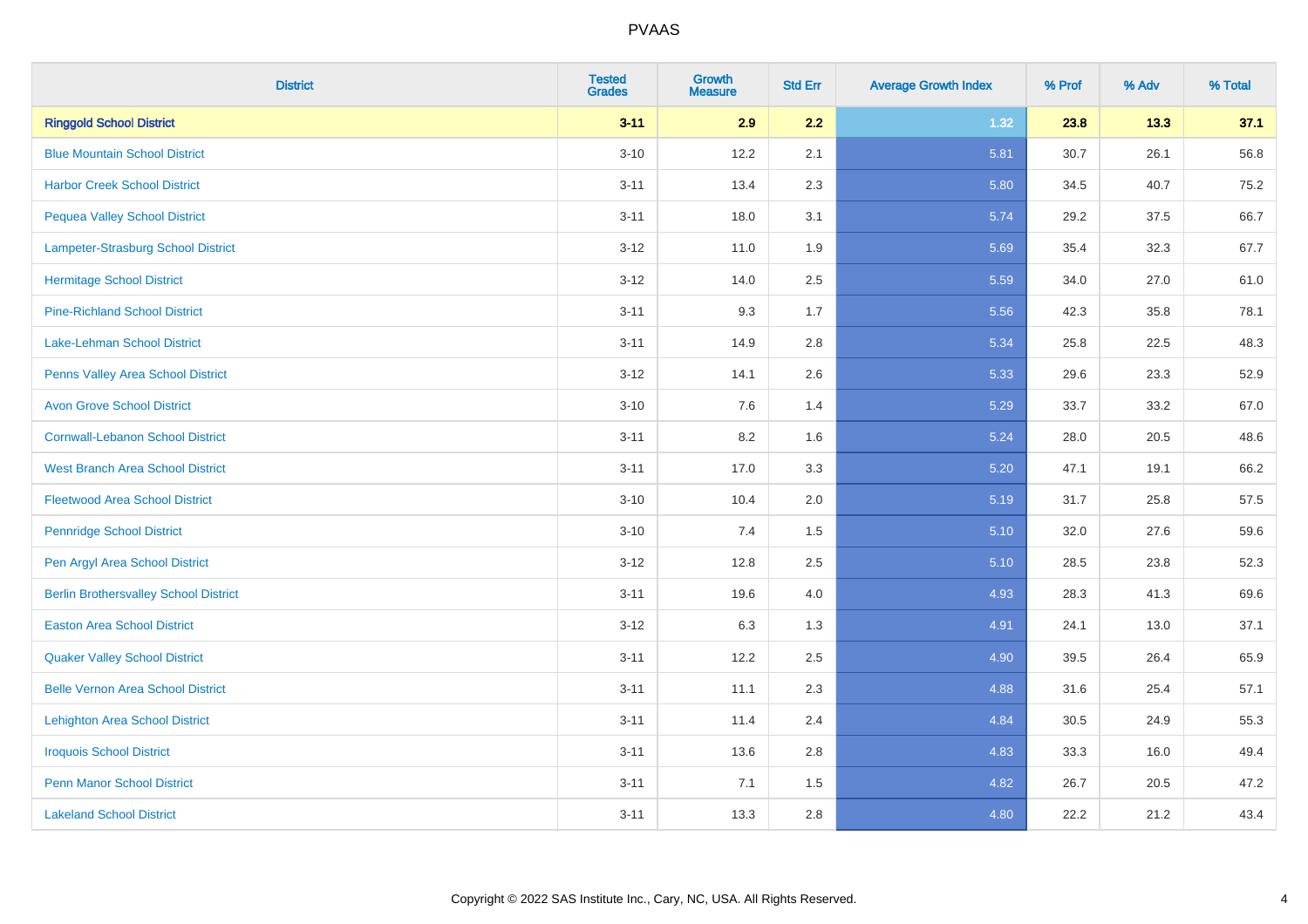| <b>District</b>                                | <b>Tested</b><br><b>Grades</b> | <b>Growth</b><br><b>Measure</b> | <b>Std Err</b> | <b>Average Growth Index</b> | % Prof | % Adv | % Total |
|------------------------------------------------|--------------------------------|---------------------------------|----------------|-----------------------------|--------|-------|---------|
| <b>Ringgold School District</b>                | $3 - 11$                       | 2.9                             | 2.2            | 1.32                        | 23.8   | 13.3  | 37.1    |
| <b>West Perry School District</b>              | $3 - 11$                       | 11.0                            | 2.3            | 4.76                        | 26.9   | 20.5  | 47.4    |
| <b>Stroudsburg Area School District</b>        | $3 - 11$                       | 7.5                             | 1.6            | 4.70                        | 30.4   | 18.3  | 48.7    |
| Northern York County School District           | $3 - 11$                       | 8.4                             | 1.8            | 4.63                        | 24.3   | 23.1  | 47.4    |
| <b>Conewago Valley School District</b>         | $3 - 12$                       | 7.6                             | 1.7            | 4.46                        | 41.3   | 19.4  | 60.6    |
| <b>Montrose Area School District</b>           | $3 - 10$                       | 12.3                            | 2.8            | 4.41                        | 37.8   | 28.9  | 66.7    |
| <b>Pennsbury School District</b>               | $3 - 11$                       | 5.6                             | 1.3            | 4.38                        | 37.7   | 27.7  | 65.4    |
| <b>Lower Moreland Township School District</b> | $3 - 11$                       | 8.7                             | 2.0            | 4.35                        | 38.2   | 33.2  | 71.4    |
| <b>West Allegheny School District</b>          | $3-12$                         | 8.6                             | 2.0            | 4.34                        | 37.3   | 27.2  | 64.5    |
| <b>Coudersport Area School District</b>        | $3 - 11$                       | 14.8                            | 3.4            | 4.33                        | 34.7   | 28.0  | 62.7    |
| Maritime Academy Charter School                | $3 - 10$                       | 13.2                            | 3.1            | 4.29                        | 24.0   | 1.3   | 25.3    |
| <b>Wallenpaupack Area School District</b>      | $3 - 11$                       | 8.8                             | 2.1            | 4.28                        | 28.5   | 18.9  | 47.4    |
| Pennsylvania Leadership Charter School         | $3 - 11$                       | 8.0                             | 1.9            | 4.22                        | 33.1   | 27.8  | 60.9    |
| <b>Elizabethtown Area School District</b>      | $3-12$                         | 7.1                             | 1.7            | 4.19                        | 36.4   | 27.6  | 64.0    |
| <b>Laurel School District</b>                  | $3 - 11$                       | 13.0                            | 3.1            | 4.19                        | 30.3   | 15.7  | 46.1    |
| <b>Valley View School District</b>             | $3 - 11$                       | 9.3                             | 2.2            | 4.18                        | 26.6   | 23.1  | 49.7    |
| <b>Ephrata Area School District</b>            | $3 - 11$                       | 6.8                             | 1.7            | 4.08                        | 31.6   | 17.1  | 48.8    |
| Downingtown Area School District               | $3 - 11$                       | 4.4                             | 1.1            | 4.06                        | 30.1   | 32.0  | 62.2    |
| <b>Radnor Township School District</b>         | $3 - 12$                       | 7.5                             | 1.9            | 4.03                        | 33.0   | 38.3  | 71.3    |
| <b>Abington Heights School District</b>        | $3 - 11$                       | 6.7                             | 1.7            | 4.00                        | 33.8   | 31.7  | 65.5    |
| <b>Phoenixville Area School District</b>       | $3 - 11$                       | 7.3                             | 1.8            | 3.96                        | 32.3   | 27.6  | 59.8    |
| <b>Dallas School District</b>                  | $3 - 11$                       | 8.1                             | 2.1            | 3.87                        | 32.4   | 22.4  | 54.8    |
| <b>Warrior Run School District</b>             | $3 - 11$                       | 10.5                            | 2.7            | 3.86                        | 34.1   | 16.8  | 50.9    |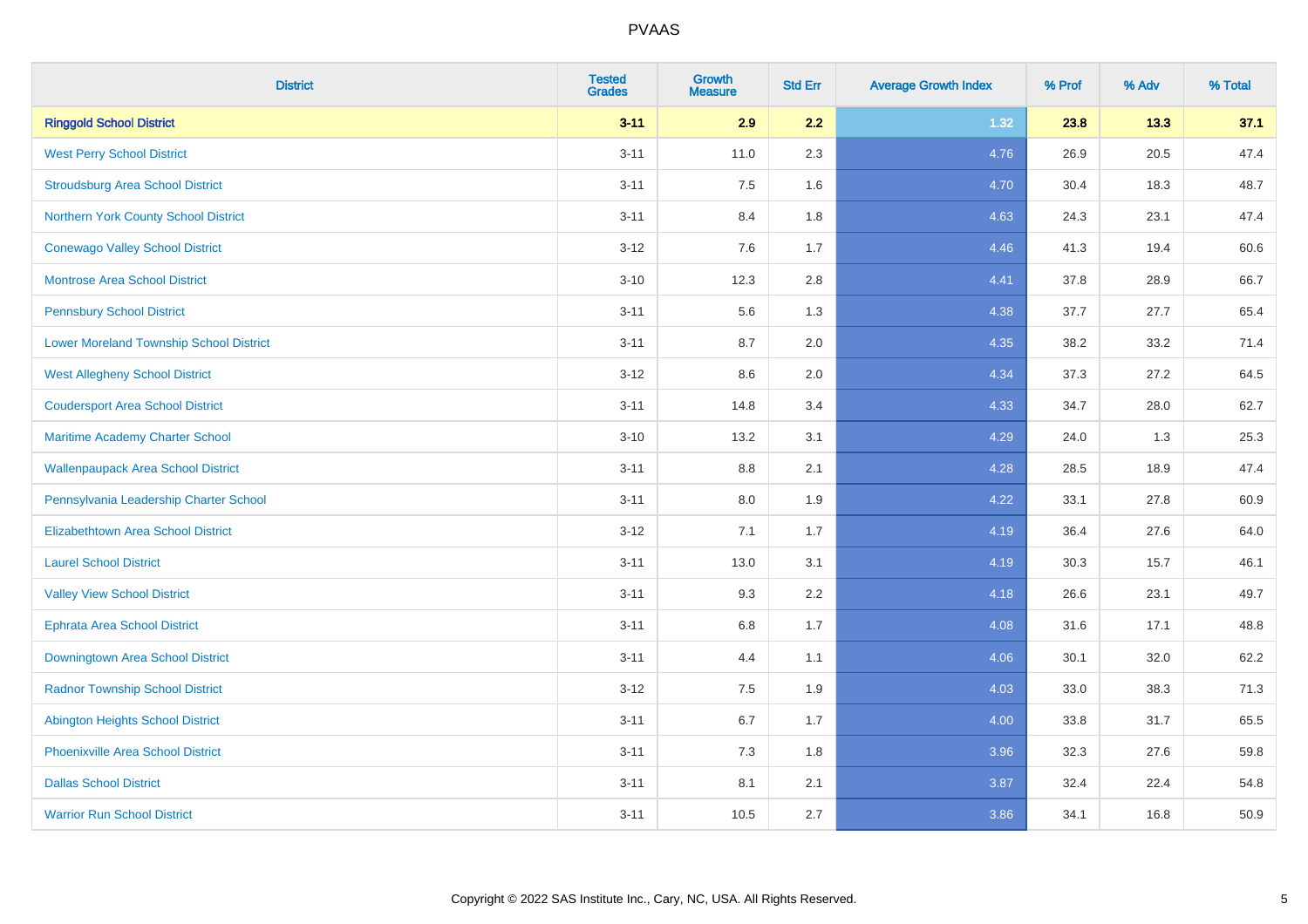| <b>District</b>                            | <b>Tested</b><br><b>Grades</b> | <b>Growth</b><br><b>Measure</b> | <b>Std Err</b> | <b>Average Growth Index</b> | % Prof | % Adv   | % Total  |
|--------------------------------------------|--------------------------------|---------------------------------|----------------|-----------------------------|--------|---------|----------|
| <b>Ringgold School District</b>            | $3 - 11$                       | 2.9                             | 2.2            | 1.32                        | 23.8   | 13.3    | 37.1     |
| <b>Hazleton Area School District</b>       | $3 - 11$                       | 6.0                             | 1.6            | 3.85                        | 20.5   | $9.0\,$ | 29.5     |
| <b>Juniata County School District</b>      | $3 - 12$                       | 7.7                             | 2.0            | 3.81                        | 22.9   | 18.9    | 41.8     |
| <b>Hampton Township School District</b>    | $3 - 11$                       | 7.4                             | 2.0            | 3.79                        | 37.9   | 39.2    | 77.0     |
| <b>Dover Area School District</b>          | $3-12$                         | 7.1                             | 1.9            | 3.78                        | 33.0   | 18.7    | 51.7     |
| <b>Spring Cove School District</b>         | $3 - 11$                       | 9.1                             | 2.4            | 3.77                        | 31.8   | 25.4    | 57.1     |
| <b>Reading School District</b>             | $3 - 11$                       | 4.3                             | 1.2            | 3.71                        | 16.8   | 6.0     | 22.8     |
| <b>William Penn School District</b>        | $3-12$                         | 7.0                             | 1.9            | 3.61                        | 14.0   | $7.2\,$ | 21.3     |
| <b>Tredyffrin-Easttown School District</b> | $3 - 10$                       | 8.7                             | 2.4            | 3.57                        | 35.2   | 35.8    | 71.0     |
| Oil City Area School District              | $3 - 11$                       | 8.6                             | 2.4            | 3.56                        | 29.1   | 13.1    | 42.2     |
| <b>York Suburban School District</b>       | $3 - 11$                       | 7.4                             | 2.1            | 3.55                        | 24.9   | 31.2    | 56.1     |
| <b>North Pocono School District</b>        | $3 - 11$                       | 13.1                            | 3.7            | 3.54                        | 31.4   | 33.3    | 64.7     |
| <b>Mars Area School District</b>           | $3 - 10$                       | 6.6                             | 1.9            | 3.45                        | 36.7   | 32.4    | 69.1     |
| <b>Fairview School District</b>            | $3 - 11$                       | 8.3                             | 2.4            | 3.43                        | 41.9   | 34.9    | 76.7     |
| Wilmington Area School District            | $3 - 11$                       | 11.1                            | 3.3            | 3.37                        | 29.8   | 26.2    | 56.0     |
| <b>Conrad Weiser Area School District</b>  | $3 - 11$                       | 7.1                             | 2.1            | 3.34                        | 28.2   | 14.4    | 42.6     |
| <b>Bellefonte Area School District</b>     | $3 - 11$                       | 6.7                             | 2.0            | 3.34                        | 28.8   | 21.5    | $50.2\,$ |
| <b>Kutztown Area School District</b>       | $3-12$                         | 9.3                             | 2.8            | 3.34                        | 38.5   | 14.6    | 53.2     |
| South Fayette Township School District     | $3 - 11$                       | 6.0                             | 1.8            | 3.33                        | 32.2   | 38.3    | 70.5     |
| <b>Steel Valley School District</b>        | $3 - 11$                       | 11.1                            | 3.3            | 3.33                        | 34.8   | 10.1    | 44.9     |
| <b>Upper Dauphin Area School District</b>  | $3 - 11$                       | 16.5                            | 5.1            | 3.26                        | 37.5   | 26.8    | 64.3     |
| <b>Penncrest School District</b>           | $3 - 11$                       | 6.0                             | 1.9            | 3.24                        | 31.1   | 16.9    | 48.0     |
| <b>Apollo-Ridge School District</b>        | $3 - 12$                       | 9.5                             | 3.0            | 3.23                        | 34.0   | 9.4     | 43.4     |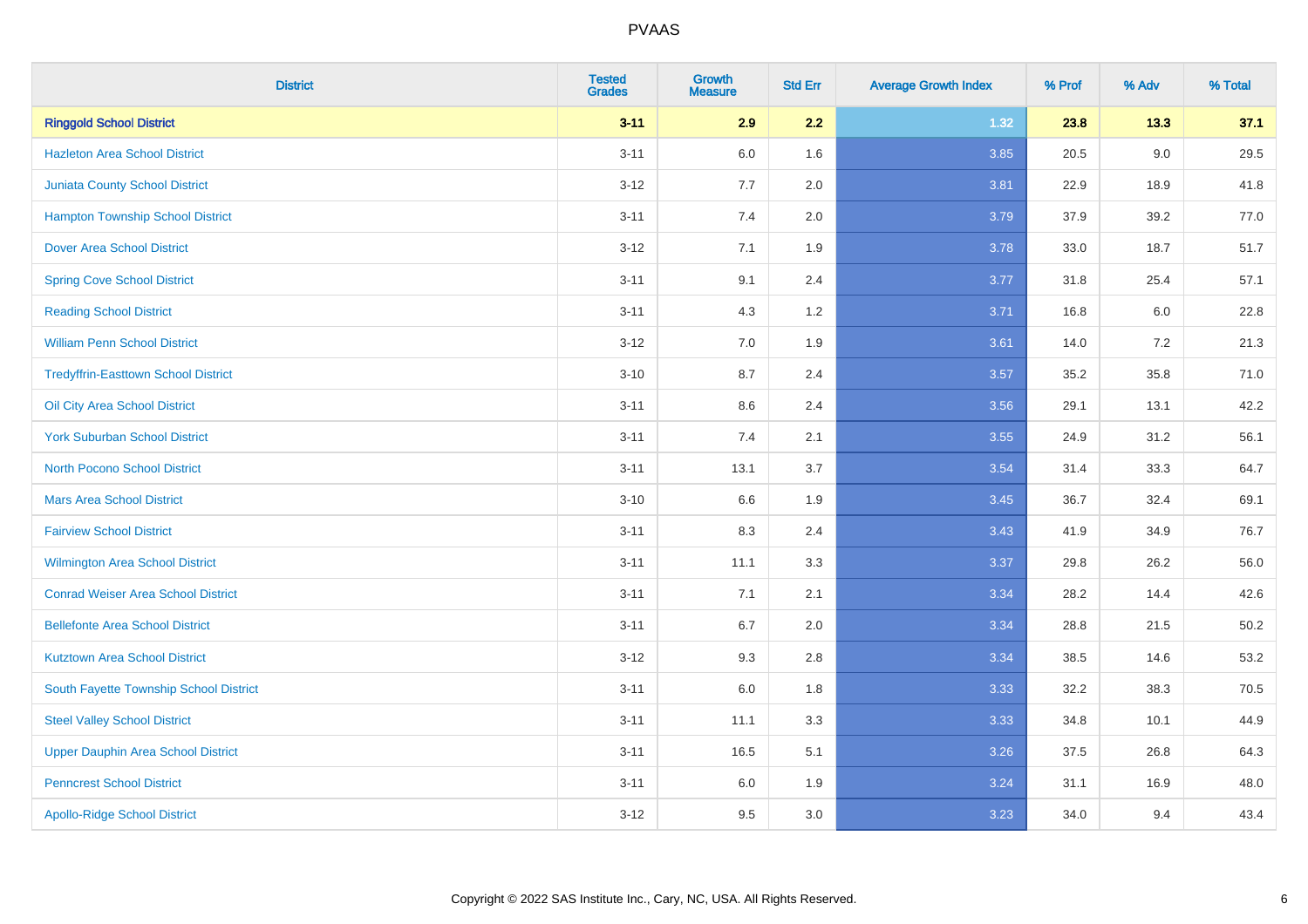| <b>District</b>                                    | <b>Tested</b><br><b>Grades</b> | <b>Growth</b><br><b>Measure</b> | <b>Std Err</b> | <b>Average Growth Index</b> | % Prof | % Adv | % Total |
|----------------------------------------------------|--------------------------------|---------------------------------|----------------|-----------------------------|--------|-------|---------|
| <b>Ringgold School District</b>                    | $3 - 11$                       | 2.9                             | 2.2            | 1.32                        | 23.8   | 13.3  | 37.1    |
| <b>Avon Grove Charter School</b>                   | $3 - 11$                       | 9.8                             | 3.1            | 3.18                        | 32.4   | 26.0  | 58.4    |
| 21st Century Cyber Charter School                  | $6 - 12$                       | 6.6                             | 2.1            | 3.16                        | 29.0   | 21.8  | 50.8    |
| <b>Greenwood School District</b>                   | $3 - 11$                       | 11.3                            | 3.6            | 3.14                        | 31.2   | 32.8  | 63.9    |
| Capital Area School for the Arts Charter School    | $9 - 11$                       | 14.2                            | 4.5            | 3.13                        | 27.5   | 30.0  | 57.5    |
| <b>Kane Area School District</b>                   | $3 - 10$                       | 8.8                             | 2.9            | 3.07                        | 31.4   | 19.8  | 51.2    |
| <b>Upper Perkiomen School District</b>             | $3 - 11$                       | 5.7                             | 1.9            | 3.04                        | 25.4   | 19.9  | 45.4    |
| <b>Lower Dauphin School District</b>               | $3 - 11$                       | 5.3                             | 1.8            | 3.03                        | 30.6   | 26.8  | 57.5    |
| <b>Allegheny-Clarion Valley School District</b>    | $3 - 10$                       | 12.3                            | 4.1            | 3.03                        | 33.3   | 19.0  | 52.4    |
| <b>Line Mountain School District</b>               | $3 - 11$                       | 11.7                            | 3.9            | 3.01                        | 40.4   | 42.3  | 82.7    |
| <b>Bald Eagle Area School District</b>             | $3 - 11$                       | 7.6                             | 2.5            | 3.00                        | 31.6   | 15.6  | 47.3    |
| <b>Canton Area School District</b>                 | $3 - 11$                       | 8.4                             | 2.9            | 2.92                        | 13.8   | 23.0  | 36.8    |
| South Butler County School District                | $3 - 10$                       | 6.3                             | 2.2            | 2.80                        | 37.8   | 19.2  | 57.0    |
| <b>Great Valley School District</b>                | $3 - 11$                       | 5.4                             | 2.0            | 2.77                        | 33.8   | 33.5  | 67.3    |
| <b>Donegal School District</b>                     | $3-12$                         | 5.9                             | 2.2            | 2.72                        | 34.1   | 23.1  | 57.2    |
| <b>Tamaqua Area School District</b>                | $3-12$                         | 6.5                             | 2.4            | 2.72                        | 34.3   | 17.5  | 51.8    |
| <b>Crawford Central School District</b>            | $3 - 11$                       | 5.7                             | 2.1            | 2.71                        | 26.4   | 15.8  | 42.1    |
| Saint Marys Area School District                   | $3 - 11$                       | 6.0                             | 2.2            | 2.69                        | 35.4   | 18.3  | 53.7    |
| <b>Bedford Area School District</b>                | $3 - 11$                       | 6.4                             | 2.4            | 2.68                        | 31.0   | 20.6  | 51.6    |
| <b>Commonwealth Charter Academy Charter School</b> | $3 - 10$                       | 4.2                             | 1.6            | 2.68                        | 27.0   | 15.6  | 42.5    |
| <b>Palisades School District</b>                   | $3 - 11$                       | 7.7                             | 2.9            | 2.66                        | 27.8   | 20.3  | 48.1    |
| Northern Tioga School District                     | $3 - 12$                       | 6.8                             | 2.6            | 2.64                        | 25.0   | 16.9  | 41.9    |
| <b>Homer-Center School District</b>                | $3 - 11$                       | 8.8                             | 3.5            | 2.53                        | 38.0   | 17.7  | 55.8    |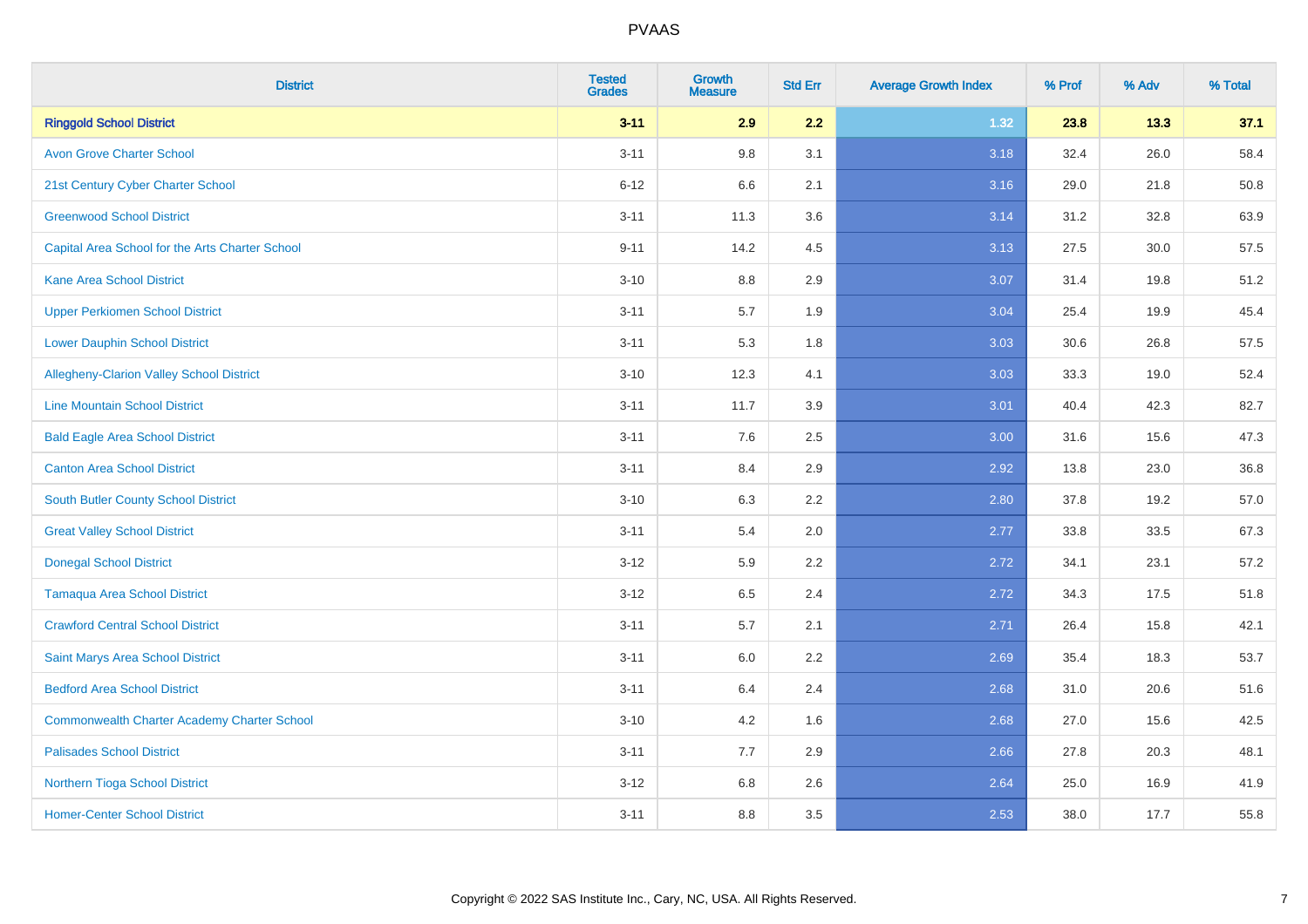| <b>District</b>                                | <b>Tested</b><br><b>Grades</b> | <b>Growth</b><br><b>Measure</b> | <b>Std Err</b> | <b>Average Growth Index</b> | % Prof | % Adv | % Total |
|------------------------------------------------|--------------------------------|---------------------------------|----------------|-----------------------------|--------|-------|---------|
| <b>Ringgold School District</b>                | $3 - 11$                       | 2.9                             | 2.2            | 1.32                        | 23.8   | 13.3  | 37.1    |
| Northern Lehigh School District                | $3 - 12$                       | 6.1                             | 2.5            | 2.42                        | 21.4   | 18.0  | 39.3    |
| <b>Bentworth School District</b>               | $3 - 11$                       | 7.0                             | 3.0            | 2.36                        | 26.6   | 17.0  | 43.6    |
| <b>Red Lion Area School District</b>           | $3 - 11$                       | 4.5                             | 1.9            | 2.31                        | 32.3   | 21.5  | 53.8    |
| Huntingdon Area School District                | $3 - 11$                       | 5.8                             | 2.6            | 2.28                        | 27.8   | 17.4  | 45.2    |
| <b>Brandywine Heights Area School District</b> | $3 - 11$                       | 5.8                             | 2.6            | 2.27                        | 27.7   | 28.6  | 56.2    |
| East Pennsboro Area School District            | $3 - 11$                       | 4.8                             | 2.1            | 2.26                        | 36.8   | 16.9  | 53.7    |
| <b>Wallingford-Swarthmore School District</b>  | $3 - 10$                       | 5.0                             | 2.2            | 2.25                        | 33.3   | 37.1  | 70.4    |
| <b>Glendale School District</b>                | $3 - 10$                       | 7.9                             | 3.5            | 2.25                        | 42.6   | 9.3   | 51.8    |
| <b>Blue Ridge School District</b>              | $3 - 11$                       | 8.3                             | 3.7            | 2.24                        | 29.6   | 9.3   | 38.9    |
| Mastery Charter School - Hardy Williams        | $3 - 11$                       | 6.6                             | 3.0            | 2.21                        | 24.7   | 1.2   | 25.9    |
| <b>Brookville Area School District</b>         | $3 - 11$                       | 6.8                             | 3.1            | 2.19                        | 46.1   | 14.6  | 60.7    |
| <b>Mckeesport Area School District</b>         | $3 - 12$                       | 4.6                             | 2.2            | 2.14                        | 21.1   | 4.4   | 25.5    |
| <b>Muncy School District</b>                   | $3 - 11$                       | 6.9                             | 3.3            | 2.12                        | 37.6   | 18.8  | 56.4    |
| <b>Northeastern York School District</b>       | $3 - 11$                       | 3.8                             | 1.8            | 2.11                        | 32.7   | 21.0  | 53.7    |
| Northampton Area School District               | $3 - 11$                       | 3.2                             | 1.5            | 2.05                        | 29.8   | 17.9  | 47.7    |
| <b>Keystone Central School District</b>        | $3 - 11$                       | 3.6                             | 1.8            | 2.04                        | 27.1   | 14.6  | 41.8    |
| <b>Benton Area School District</b>             | $3 - 10$                       | 8.1                             | 4.0            | 2.01                        | 35.7   | 28.6  | 64.3    |
| Pennsylvania Distance Learning Charter School  | $3 - 12$                       | 6.8                             | 3.4            | 1.99                        | 19.8   | 6.2   | 25.9    |
| <b>South Middleton School District</b>         | $3 - 11$                       | 4.4                             | 2.2            | 1.95                        | 31.1   | 16.4  | 47.5    |
| <b>Oswayo Valley School District</b>           | $3-12$                         | 9.9                             | 5.1            | 1.93                        | 26.5   | 44.1  | 70.6    |
| <b>Spring Grove Area School District</b>       | $3 - 11$                       | 3.9                             | 2.0            | 1.90                        | 30.0   | 23.0  | 53.0    |
| <b>Eastern Lebanon County School District</b>  | $3 - 11$                       | 4.0                             | 2.1            | 1.89                        | 23.5   | 11.5  | 35.0    |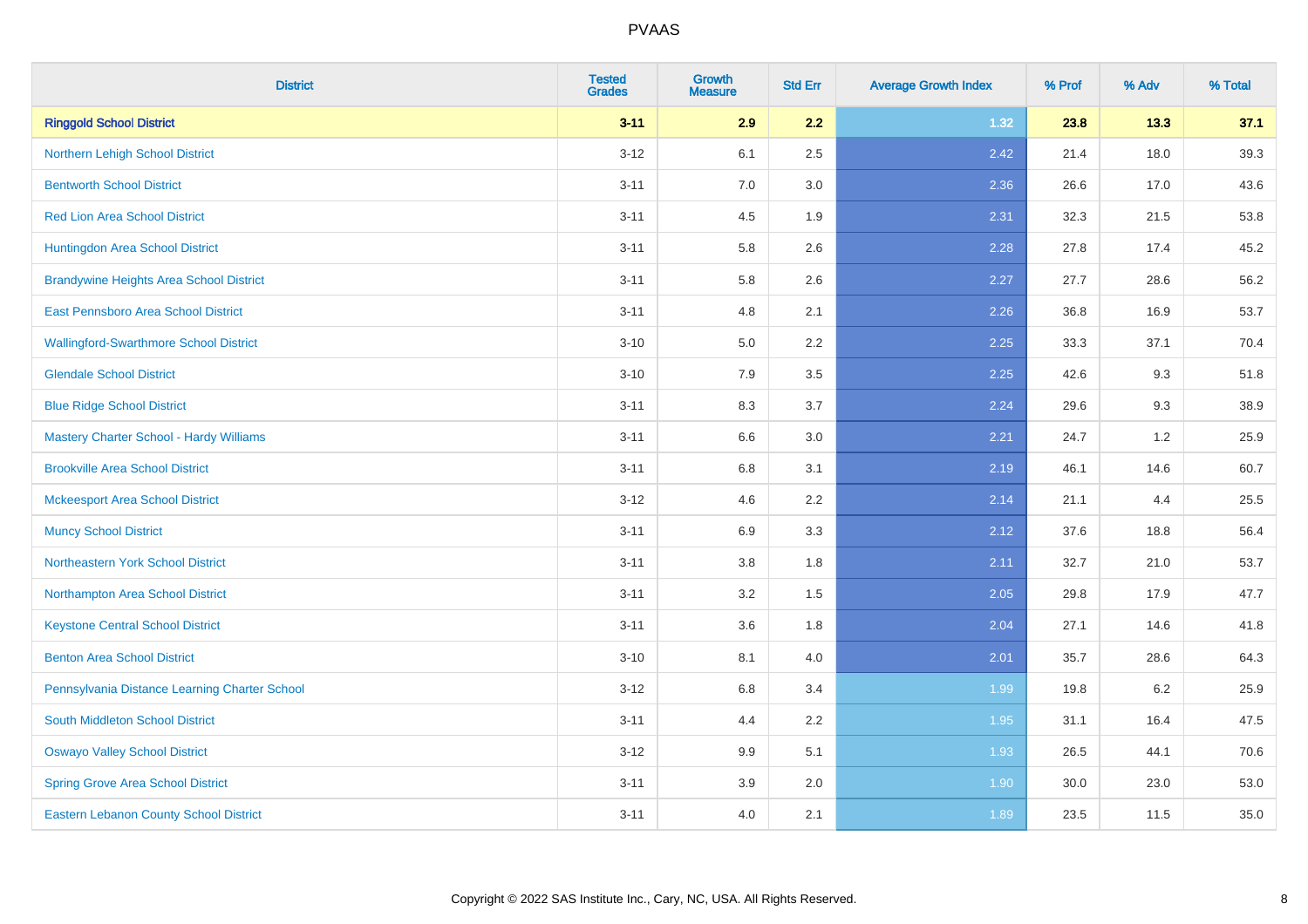| <b>District</b>                             | <b>Tested</b><br><b>Grades</b> | <b>Growth</b><br><b>Measure</b> | <b>Std Err</b> | <b>Average Growth Index</b> | % Prof | % Adv | % Total |
|---------------------------------------------|--------------------------------|---------------------------------|----------------|-----------------------------|--------|-------|---------|
| <b>Ringgold School District</b>             | $3 - 11$                       | 2.9                             | 2.2            | 1.32                        | 23.8   | 13.3  | 37.1    |
| <b>United School District</b>               | $3 - 11$                       | 6.3                             | 3.3            | 1.89                        | 38.8   | 16.3  | 55.0    |
| <b>Perkiomen Valley School District</b>     | $3 - 11$                       | 2.7                             | 1.5            | 1.83                        | 35.0   | 25.3  | 60.3    |
| <b>Central Valley School District</b>       | $3 - 10$                       | 4.7                             | 2.6            | 1.83                        | 37.8   | 18.5  | 56.3    |
| <b>Sayre Area School District</b>           | $3 - 11$                       | 5.8                             | 3.2            | 1.81                        | 30.3   | 21.0  | 51.3    |
| Leechburg Area School District              | $3 - 11$                       | 7.0                             | 3.9            | 1.79                        | 37.7   | 4.9   | 42.6    |
| Mt Lebanon School District                  | $3 - 11$                       | 2.4                             | 1.3            | 1.79                        | 39.3   | 37.4  | 76.8    |
| <b>Wyalusing Area School District</b>       | $3 - 12$                       | 5.7                             | 3.2            | 1.78                        | 38.6   | 12.9  | 51.4    |
| <b>Multicultural Academy Charter School</b> | $9 - 11$                       | 6.0                             | 3.4            | 1.77                        | 12.3   | 0.0   | 12.3    |
| <b>Port Allegany School District</b>        | $3 - 11$                       | 6.5                             | 3.7            | 1.74                        | 26.4   | 11.3  | 37.7    |
| <b>Penn-Trafford School District</b>        | $3 - 11$                       | 2.9                             | 1.8            | 1.68                        | 46.3   | 26.2  | 72.5    |
| <b>West Shore School District</b>           | $3 - 12$                       | 2.2                             | 1.3            | 1.68                        | 31.8   | 15.2  | 47.1    |
| <b>Waynesboro Area School District</b>      | $3 - 12$                       | $3.0\,$                         | 1.8            | 1.67                        | 26.0   | 23.5  | 49.5    |
| Dr Robert Ketterer Charter School Inc       | $6 - 12$                       | 7.1                             | 4.3            | 1.66                        | 7.3    | 1.7   | 9.0     |
| <b>Halifax Area School District</b>         | $3 - 11$                       | 5.8                             | 3.5            | 1.64                        | 32.1   | 18.9  | 50.9    |
| <b>Salisbury Township School District</b>   | $3 - 11$                       | 5.8                             | 3.6            | 1.62                        | 24.4   | 12.6  | 37.0    |
| <b>Fort Leboeuf School District</b>         | $3 - 11$                       | 3.5                             | 2.2            | 1.58                        | 32.0   | 16.8  | 48.8    |
| <b>Gateway School District</b>              | $3 - 11$                       | 3.1                             | 2.0            | 1.55                        | 35.7   | 18.5  | 54.2    |
| <b>Smethport Area School District</b>       | $3 - 12$                       | 5.8                             | 3.8            | 1.52                        | 24.6   | 20.0  | 44.6    |
| <b>Northern Potter School District</b>      | $3 - 12$                       | $6.8\,$                         | 4.6            | 1.48                        | 30.6   | 11.1  | 41.7    |
| South Western School District               | $3 - 12$                       | 2.5                             | 1.7            | 1.48                        | 36.2   | 19.7  | 55.9    |
| Susquehanna Township School District        | $3 - 12$                       | 3.9                             | 2.7            | 1.45                        | 19.0   | 13.1  | 32.0    |
| <b>Conestoga Valley School District</b>     | $3 - 11$                       | 2.4                             | 1.7            | 1.43                        | 35.0   | 23.5  | 58.5    |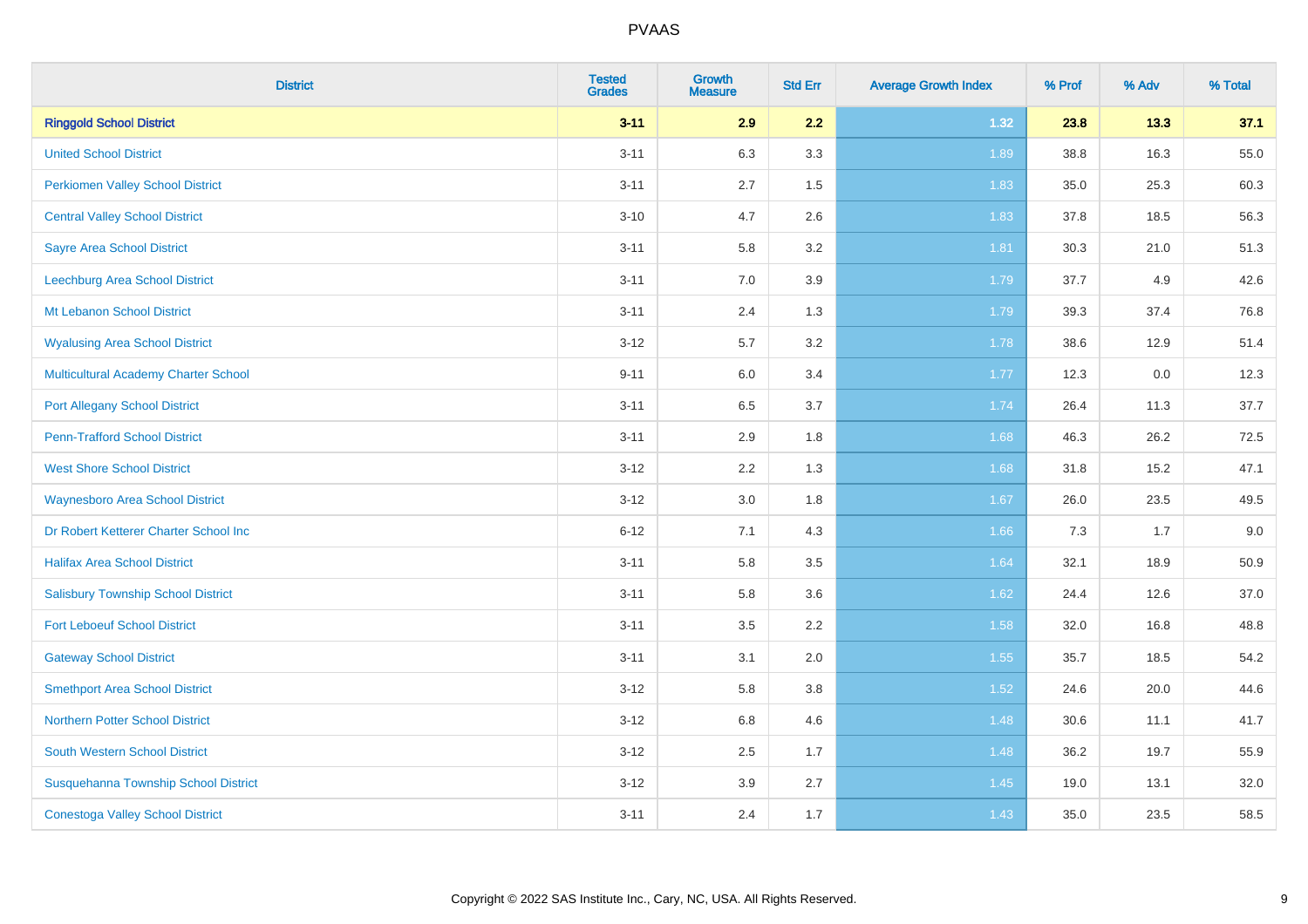| <b>District</b>                                | <b>Tested</b><br><b>Grades</b> | <b>Growth</b><br><b>Measure</b> | <b>Std Err</b> | <b>Average Growth Index</b> | % Prof | % Adv | % Total |
|------------------------------------------------|--------------------------------|---------------------------------|----------------|-----------------------------|--------|-------|---------|
| <b>Ringgold School District</b>                | $3 - 11$                       | 2.9                             | 2.2            | 1.32                        | 23.8   | 13.3  | 37.1    |
| <b>Midd-West School District</b>               | $3 - 11$                       | 3.6                             | 2.6            | 1.42                        | 28.6   | 25.0  | 53.6    |
| <b>Western Wayne School District</b>           | $3 - 11$                       | 3.6                             | 2.6            | 1.39                        | 30.8   | 16.2  | 47.0    |
| <b>Conemaugh Township Area School District</b> | $3 - 12$                       | 4.8                             | 3.5            | 1.39                        | 30.9   | 27.8  | 58.8    |
| <b>Mastery Charter School - Thomas Campus</b>  | $3 - 10$                       | 7.9                             | 5.7            | 1.39                        | 12.5   | 0.0   | 12.5    |
| <b>Chestnut Ridge School District</b>          | $3 - 12$                       | 4.0                             | 2.9            | 1.38                        | 33.2   | 11.0  | 44.2    |
| Philipsburg-Osceola Area School District       | $3 - 11$                       | 4.1                             | 3.0            | 1.37                        | 22.5   | 16.2  | 38.8    |
| <b>Keystone School District</b>                | $3 - 11$                       | 7.8                             | 5.7            | 1.37                        | 35.0   | 45.0  | 80.0    |
| <b>Ringgold School District</b>                | $3 - 11$                       | 2.9                             | 2.2            | 1.32                        | 23.8   | 13.3  | 37.1    |
| Pennsylvania Virtual Charter School            | $3 - 11$                       | 4.4                             | 3.4            | 1.31                        | 29.8   | 21.2  | 51.0    |
| <b>Purchase Line School District</b>           | $3 - 12$                       | 4.3                             | 3.3            | 1.30                        | 32.3   | 9.0   | 41.4    |
| Johnsonburg Area School District               | $3 - 11$                       | $5.0\,$                         | 3.9            | 1.27                        | 35.5   | 11.8  | 47.4    |
| <b>Bloomsburg Area School District</b>         | $3 - 10$                       | 4.3                             | 3.4            | $1.26$                      | 36.5   | 20.6  | 57.1    |
| <b>Bellwood-Antis School District</b>          | $3 - 10$                       | 3.5                             | 2.8            | 1.24                        | 40.9   | 19.4  | 60.2    |
| <b>Upper Dublin School District</b>            | $3 - 12$                       | 2.1                             | 1.8            | 1.19                        | 34.7   | 30.0  | 64.7    |
| <b>Solanco School District</b>                 | $3 - 11$                       | 2.2                             | 1.8            | 1.18                        | 27.2   | 15.0  | 42.3    |
| <b>Newport School District</b>                 | $3 - 12$                       | 3.8                             | 3.3            | 1.17                        | 38.8   | 10.4  | 49.2    |
| People For People Charter School               | $3 - 12$                       | 6.4                             | 5.6            | 1.15                        | 2.4    | 0.0   | 2.4     |
| <b>Esperanza Cyber Charter School</b>          | $3 - 11$                       | 7.1                             | 6.1            | 1.15                        | 8.8    | 2.9   | 11.8    |
| <b>Southeast Delco School District</b>         | $3 - 10$                       | 3.9                             | 3.5            | 1.12                        | 18.6   | 3.4   | 22.0    |
| <b>Athens Area School District</b>             | $3 - 11$                       | 2.6                             | 2.3            | 1.11                        | 34.9   | 12.3  | 47.3    |
| <b>Haverford Township School District</b>      | $3 - 11$                       | 1.4                             | 1.4            | 1.05                        | 36.7   | 26.3  | 63.0    |
| <b>Bermudian Springs School District</b>       | $3 - 11$                       | 2.5                             | 2.4            | 1.05                        | 31.8   | 23.5  | 55.3    |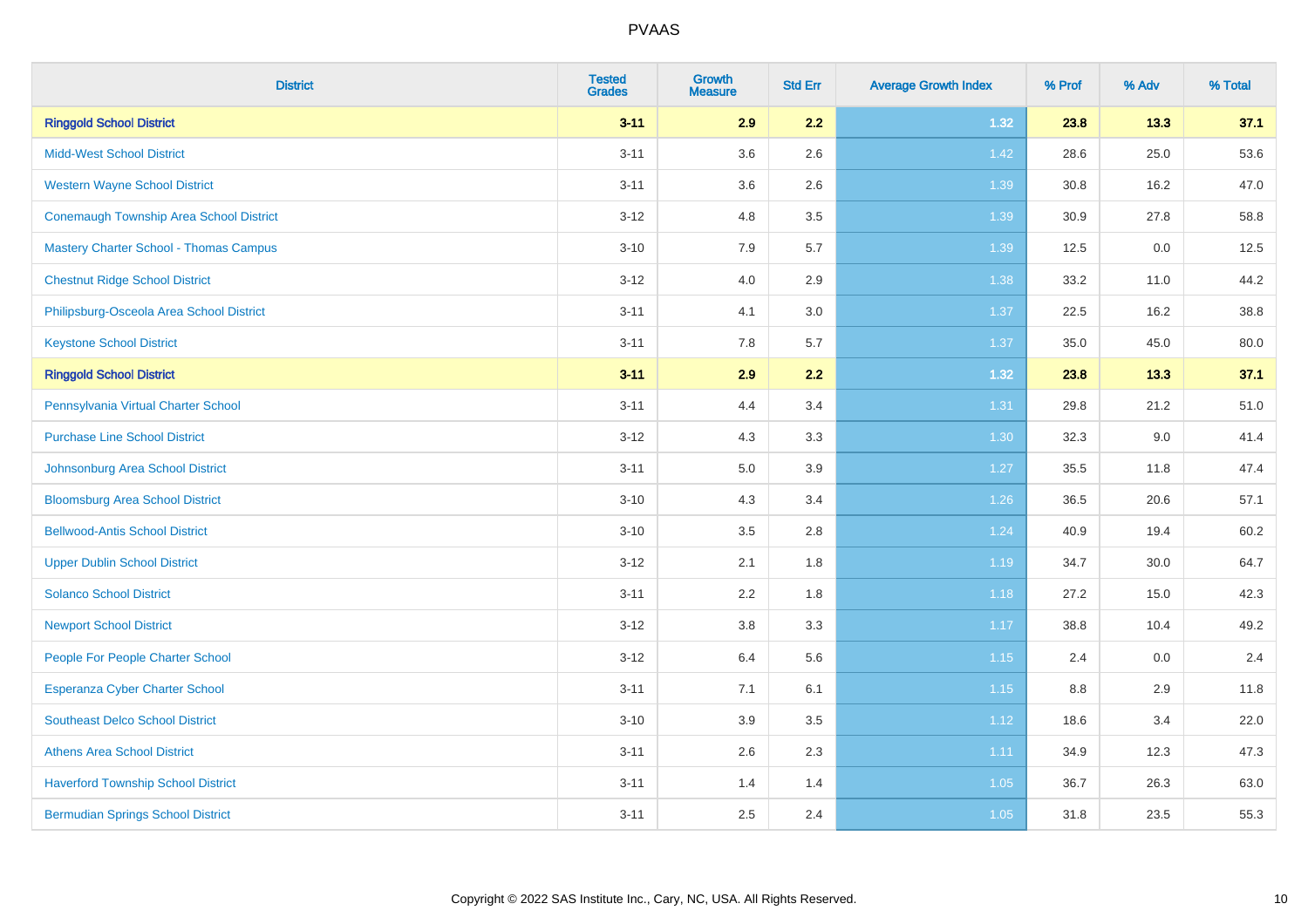| <b>District</b>                                 | <b>Tested</b><br><b>Grades</b> | <b>Growth</b><br><b>Measure</b> | <b>Std Err</b> | <b>Average Growth Index</b> | % Prof | % Adv | % Total |
|-------------------------------------------------|--------------------------------|---------------------------------|----------------|-----------------------------|--------|-------|---------|
| <b>Ringgold School District</b>                 | $3 - 11$                       | 2.9                             | 2.2            | 1.32                        | 23.8   | 13.3  | 37.1    |
| <b>Sharpsville Area School District</b>         | $3 - 11$                       | 3.8                             | 3.7            | 1.04                        | 41.1   | 23.2  | 64.3    |
| <b>Brownsville Area School District</b>         | $3 - 12$                       | 3.9                             | 3.8            | 1.04                        | 22.0   | 8.5   | 30.5    |
| Esperanza Academy Charter School                | $4 - 11$                       | 2.1                             | 2.1            | 1.01                        | 14.2   | 3.6   | 17.8    |
| <b>Galeton Area School District</b>             | $3 - 11$                       | 5.4                             | 5.4            | $1.01$                      | 33.3   | 22.2  | 55.6    |
| <b>West Jefferson Hills School District</b>     | $3 - 11$                       | 1.9                             | 1.9            | 0.99                        | 34.8   | 27.3  | 62.1    |
| <b>Centennial School District</b>               | $3 - 10$                       | 1.5                             | 1.5            | 0.98                        | 23.6   | 12.4  | 36.0    |
| <b>Eastern Lancaster County School District</b> | $3 - 12$                       | 2.9                             | 3.2            | 0.91                        | 35.2   | 36.4  | 71.6    |
| <b>Pottstown School District</b>                | $3 - 12$                       | 2.0                             | 2.2            | 0.88                        | 19.4   | 6.2   | 25.6    |
| Hope For Hyndman Charter School                 | $3 - 11$                       | 5.1                             | 5.8            | 0.88                        | 14.3   | 7.1   | 21.4    |
| <b>Clarion Area School District</b>             | $3 - 11$                       | 3.2                             | 3.7            | 0.88                        | 31.7   | 13.3  | 45.0    |
| Aspira Bilingual Cyber Charter School           | $3 - 11$                       | 5.1                             | 5.8            | 0.87                        | 4.8    | 0.0   | 4.8     |
| <b>Blackhawk School District</b>                | $3 - 11$                       | 2.0                             | 2.3            | 0.87                        | 34.6   | 20.7  | 55.3    |
| <b>Moon Area School District</b>                | $3 - 11$                       | 1.5                             | 1.8            | 0.86                        | 34.5   | 25.5  | 60.0    |
| <b>North Clarion County School District</b>     | $3 - 12$                       | 3.4                             | 4.1            | 0.83                        | 45.0   | 18.8  | 63.8    |
| <b>Penn-Delco School District</b>               | $3 - 11$                       | 1.3                             | 1.8            | 0.75                        | 26.5   | 12.6  | 39.1    |
| <b>School Lane Charter School</b>               | $3 - 11$                       | 2.6                             | 3.6            | 0.72                        | 23.1   | 18.7  | 41.8    |
| <b>Lewisburg Area School District</b>           | $3 - 11$                       | 1.7                             | 2.4            | 0.72                        | 35.9   | 35.9  | 71.8    |
| <b>Forest Hills School District</b>             | $3 - 11$                       | 1.8                             | 2.5            | 0.71                        | 28.8   | 10.3  | 39.1    |
| <b>Tunkhannock Area School District</b>         | $3 - 11$                       | 1.4                             | 2.0            | 0.71                        | 29.8   | 18.1  | 47.9    |
| <b>Mercer Area School District</b>              | $3 - 11$                       | $2.2\,$                         | 3.1            | 0.70                        | 24.4   | 11.8  | 36.2    |
| <b>Springfield School District</b>              | $3 - 11$                       | 1.2                             | 1.7            | 0.69                        | 31.8   | 25.2  | 56.9    |
| <b>Williams Valley School District</b>          | $3 - 11$                       | 2.6                             | 3.7            | 0.69                        | 17.0   | 5.1   | 22.0    |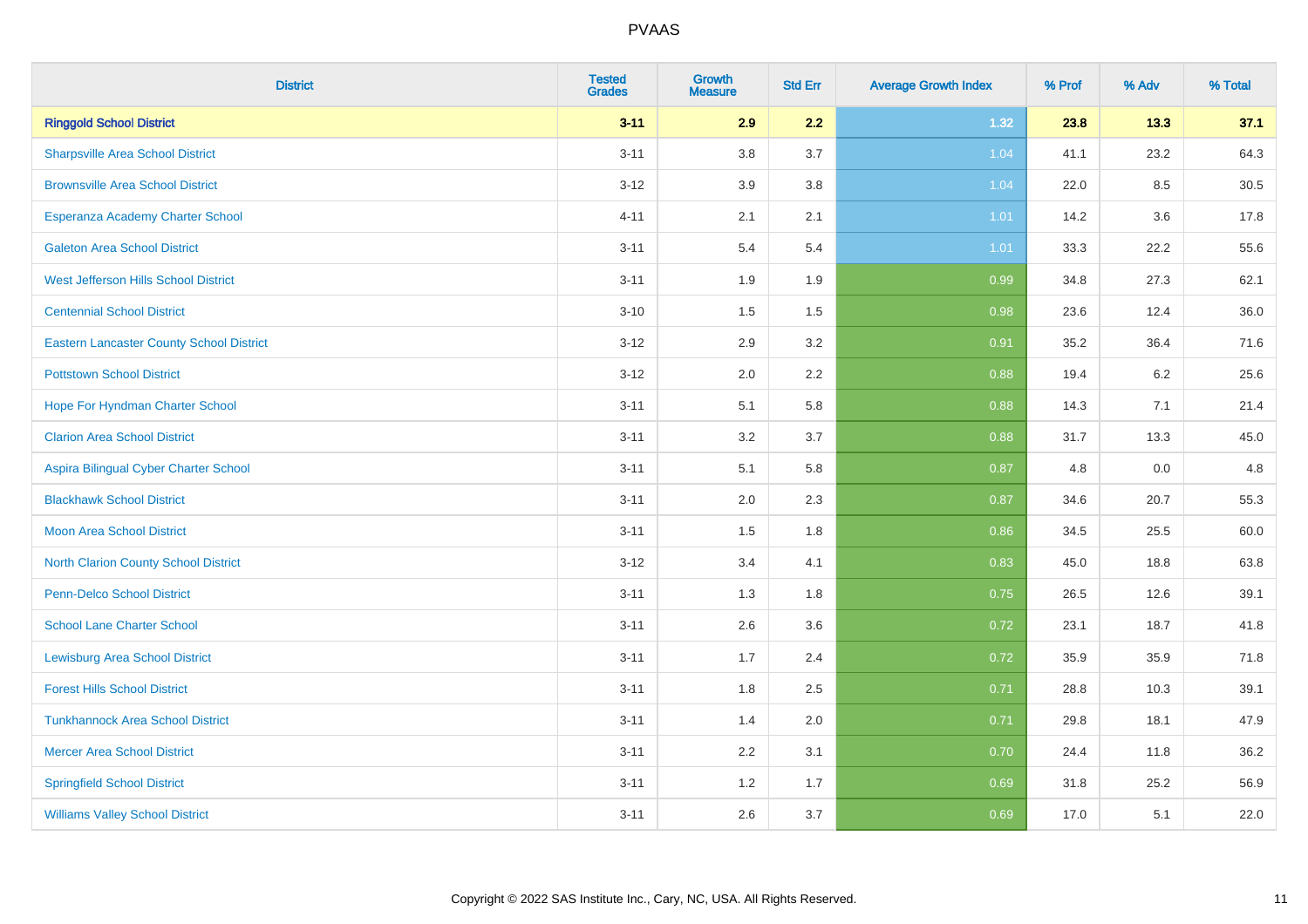| <b>District</b>                                    | <b>Tested</b><br><b>Grades</b> | <b>Growth</b><br><b>Measure</b> | <b>Std Err</b> | <b>Average Growth Index</b> | % Prof | % Adv | % Total |
|----------------------------------------------------|--------------------------------|---------------------------------|----------------|-----------------------------|--------|-------|---------|
| <b>Ringgold School District</b>                    | $3 - 11$                       | 2.9                             | 2.2            | 1.32                        | 23.8   | 13.3  | 37.1    |
| <b>Union School District</b>                       | $3 - 12$                       | 2.5                             | 3.7            | 0.69                        | 17.9   | 10.4  | 28.4    |
| <b>Mastery Charter School - Pickett Campus</b>     | $6 - 10$                       | 2.7                             | 4.2            | 0.65                        | 20.6   | 0.0   | 20.6    |
| <b>Belmont Charter School</b>                      | $3 - 10$                       | 2.2                             | 3.4            | 0.64                        | 5.3    | 1.8   | $7.0$   |
| <b>Bensalem Township School District</b>           | $3 - 11$                       | 1.0                             | 1.6            | 0.63                        | 24.3   | 10.7  | 34.9    |
| <b>Bethlehem-Center School District</b>            | $3 - 10$                       | 2.1                             | 3.5            | 0.59                        | 32.3   | 4.6   | 36.9    |
| <b>Sullivan County School District</b>             | $3 - 10$                       | 2.5                             | 4.3            | 0.58                        | 43.6   | 7.7   | 51.3    |
| <b>Abington School District</b>                    | $3 - 10$                       | 0.9                             | 1.6            | 0.57                        | 29.7   | 28.7  | 58.4    |
| <b>Oley Valley School District</b>                 | $3 - 11$                       | 1.4                             | 2.4            | 0.56                        | 37.4   | 23.9  | 61.4    |
| <b>Upper Moreland Township School District</b>     | $3 - 11$                       | 1.1                             | 2.0            | 0.56                        | 24.8   | 26.6  | 51.3    |
| <b>Seneca Valley School District</b>               | $3 - 11$                       | 0.8                             | 1.4            | 0.54                        | 40.6   | 25.2  | 65.8    |
| Shenango Area School District                      | $3 - 11$                       | 1.7                             | 3.2            | 0.52                        | 41.4   | 13.8  | 55.3    |
| Juniata Valley School District                     | $3 - 11$                       | 1.6                             | 3.2            | 0.51                        | 23.1   | 9.4   | 32.5    |
| Daniel Boone Area School District                  | $3 - 12$                       | 0.9                             | 1.9            | 0.46                        | 28.9   | 22.0  | 51.0    |
| <b>Annville-Cleona School District</b>             | $3 - 12$                       | 1.1                             | 2.4            | 0.45                        | 34.8   | 13.6  | 48.5    |
| <b>MaST Community Charter School II</b>            | $3 - 10$                       | 1.4                             | 3.0            | 0.45                        | 16.1   | 4.6   | 20.7    |
| Philadelphia Electrical & Tech Charter High School | $10 - 10$                      | 1.2                             | 2.6            | 0.45                        | 0.9    | 0.0   | 0.9     |
| <b>Brentwood Borough School District</b>           | $3 - 11$                       | 1.3                             | 3.0            | 0.44                        | 20.2   | 16.0  | 36.2    |
| <b>Austin Area School District</b>                 | $3 - 11$                       | 2.6                             | 6.0            | 0.43                        | 25.0   | 18.8  | 43.8    |
| <b>Reach Cyber Charter School</b>                  | $3 - 11$                       | 1.4                             | 3.6            | 0.40                        | 32.9   | 15.2  | 48.1    |
| Pennsylvania Cyber Charter School                  | $3 - 11$                       | 0.6                             | 1.5            | 0.37                        | 20.8   | 8.1   | 28.9    |
| <b>Upper Adams School District</b>                 | $3 - 11$                       | 0.9                             | 2.5            | 0.37                        | 33.0   | 17.0  | 50.0    |
| <b>Wattsburg Area School District</b>              | $3 - 11$                       | 1.0                             | 2.7            | 0.36                        | 20.4   | 12.4  | 32.7    |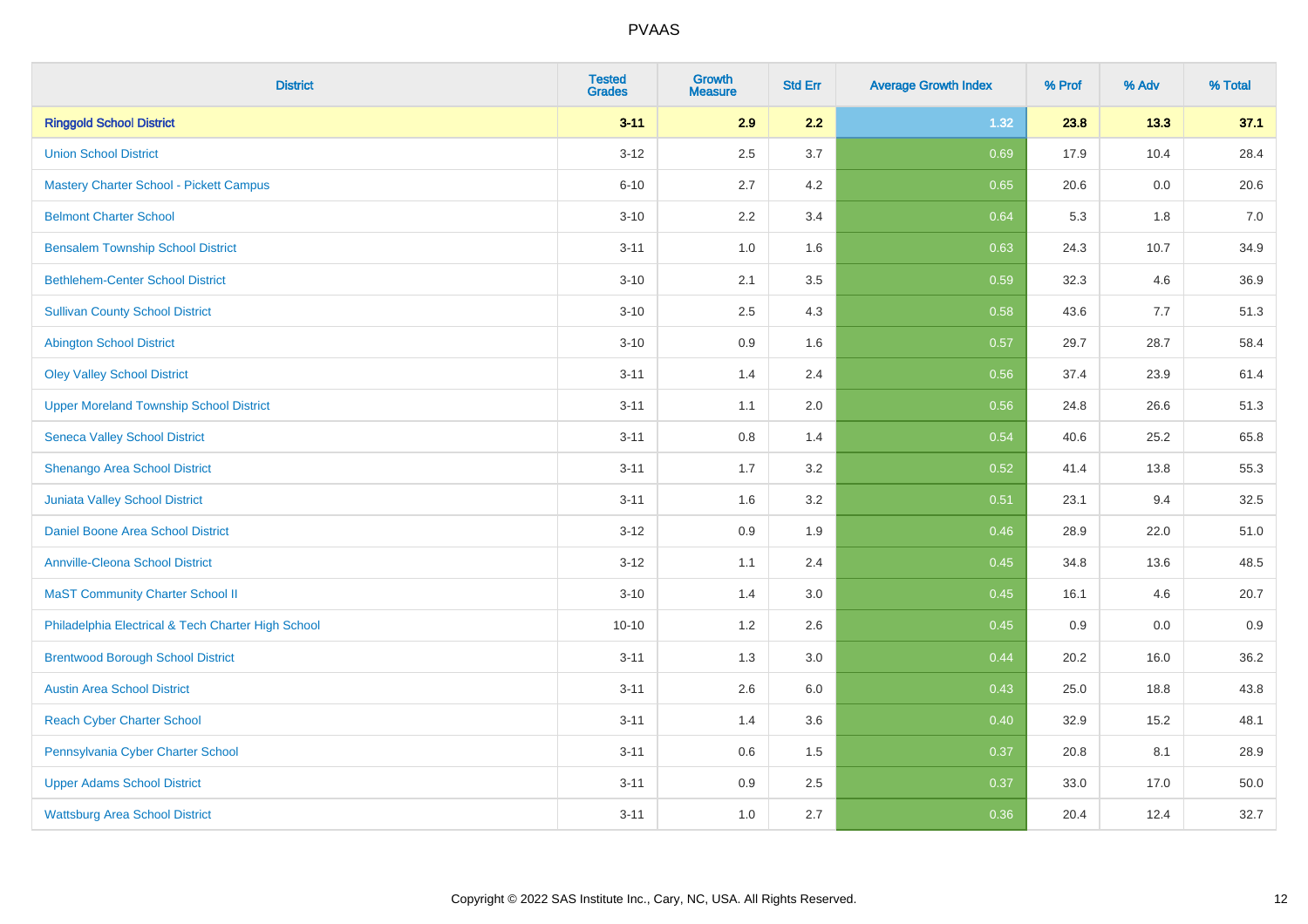| <b>District</b>                                  | <b>Tested</b><br><b>Grades</b> | <b>Growth</b><br><b>Measure</b> | <b>Std Err</b> | <b>Average Growth Index</b> | % Prof | % Adv | % Total |
|--------------------------------------------------|--------------------------------|---------------------------------|----------------|-----------------------------|--------|-------|---------|
| <b>Ringgold School District</b>                  | $3 - 11$                       | 2.9                             | 2.2            | 1.32                        | 23.8   | 13.3  | 37.1    |
| <b>North Star School District</b>                | $3 - 11$                       | 1.1                             | 3.3            | 0.34                        | 26.2   | 20.0  | 46.2    |
| <b>Avella Area School District</b>               | $3 - 12$                       | 1.6                             | 4.7            | 0.34                        | 34.8   | 7.2   | 42.0    |
| <b>Wilson School District</b>                    | $3 - 12$                       | 0.5                             | 1.5            | 0.32                        | 30.4   | 25.5  | 55.9    |
| <b>Hopewell Area School District</b>             | $3 - 11$                       | 0.8                             | 2.6            | 0.31                        | 34.5   | 12.4  | 46.9    |
| South Williamsport Area School District          | $3 - 10$                       | 0.9                             | 3.1            | 0.31                        | 38.4   | 11.6  | 50.0    |
| <b>New Foundations Charter School</b>            | $3 - 11$                       | 0.6                             | 2.2            | 0.29                        | 22.4   | 4.0   | 26.4    |
| <b>Jersey Shore Area School District</b>         | $3 - 11$                       | 0.7                             | 2.5            | 0.27                        | 39.3   | 13.6  | 52.9    |
| <b>Tech Freire Charter School</b>                | $9 - 11$                       | 0.7                             | 2.5            | 0.27                        | 3.6    | 0.0   | 3.6     |
| <b>Marion Center Area School District</b>        | $3 - 10$                       | 0.8                             | 2.9            | 0.27                        | 23.3   | 11.1  | 34.4    |
| <b>Shippensburg Area School District</b>         | $3 - 11$                       | 0.5                             | 1.8            | 0.26                        | 23.5   | 22.8  | 46.3    |
| <b>Hamburg Area School District</b>              | $3 - 11$                       | 0.6                             | 2.4            | 0.25                        | 28.0   | 15.5  | 43.6    |
| <b>Ridley School District</b>                    | $3 - 12$                       | 0.3                             | 1.6            | 0.21                        | 32.0   | 10.7  | 42.6    |
| <b>Tulpehocken Area School District</b>          | $3-12$                         | 1.0                             | 4.9            | 0.20                        | 11.5   | 23.1  | 34.6    |
| <b>Tidioute Community Charter School</b>         | $3 - 11$                       | 0.8                             | 4.4            | 0.19                        | 18.1   | 6.9   | 25.0    |
| <b>Garnet Valley School District</b>             | $3 - 10$                       | 0.2                             | 1.7            | 0.13                        | 34.9   | 26.4  | 61.3    |
| <b>Central Columbia School District</b>          | $3-12$                         | 0.3                             | 2.3            | 0.12                        | 25.4   | 37.6  | 63.0    |
| Altoona Area School District                     | $3 - 12$                       | 0.1                             | 1.5            | 0.07                        | 29.0   | 13.8  | 42.8    |
| Community Academy Of Philadelphia Charter School | $3 - 11$                       | 0.1                             | 2.6            | 0.06                        | 9.7    | 2.6   | 12.4    |
| Penn Hills School District                       | $3 - 11$                       | 0.0                             | 2.4            | 0.02                        | 18.4   | 7.1   | 25.6    |
| <b>Southern Tioga School District</b>            | $3 - 11$                       | $-0.1$                          | 2.8            | $-0.03$                     | 26.3   | 10.3  | 36.6    |
| <b>Warren County School District</b>             | $3 - 11$                       | $-0.1$                          | 1.6            | $-0.06$                     | 26.7   | 9.7   | 36.4    |
| <b>Northern Cambria School District</b>          | $3 - 11$                       | $-0.3$                          | 3.4            | $-0.09$                     | 26.5   | 1.2   | 27.7    |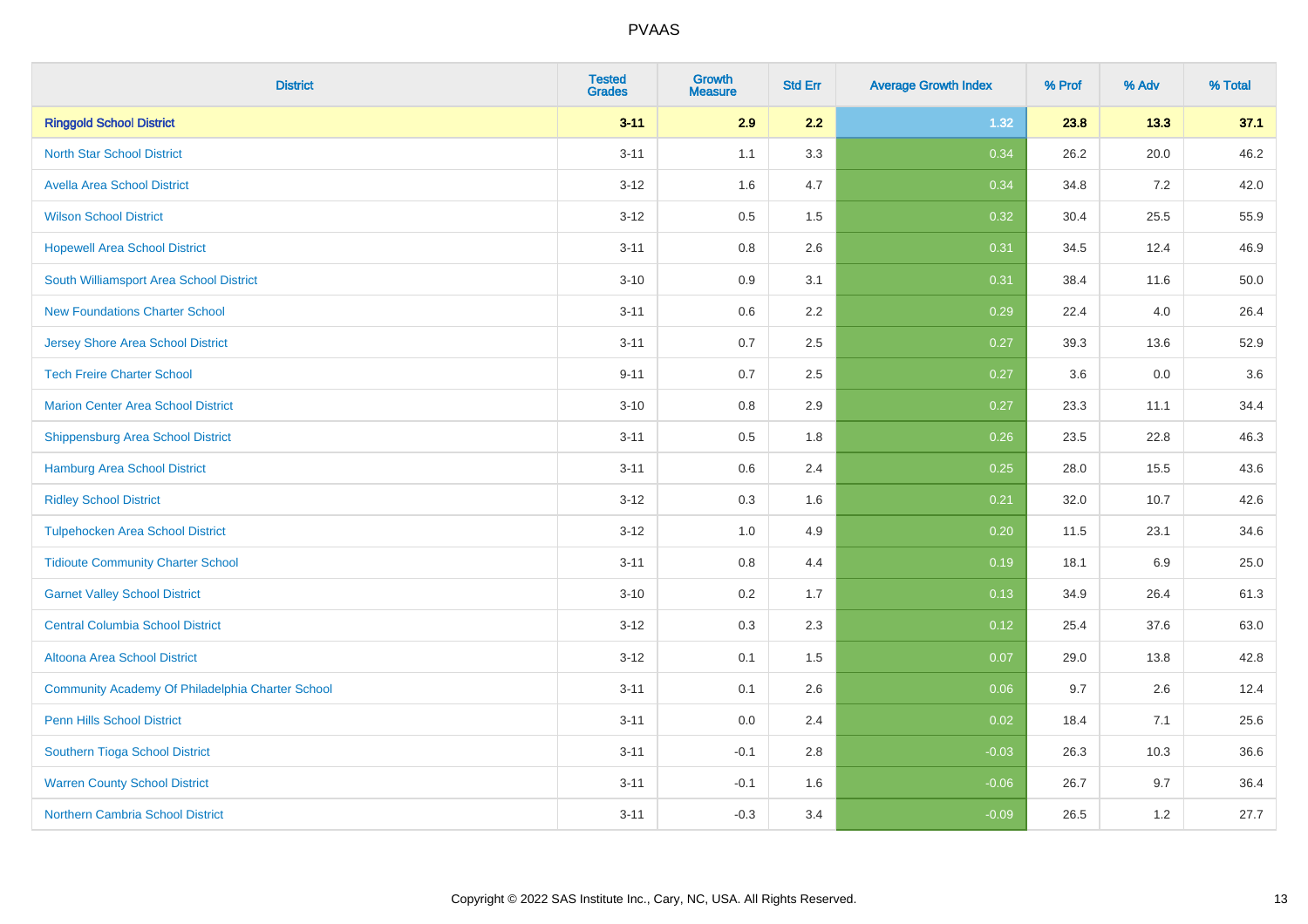| <b>District</b>                            | <b>Tested</b><br><b>Grades</b> | <b>Growth</b><br><b>Measure</b> | <b>Std Err</b> | <b>Average Growth Index</b> | % Prof | % Adv | % Total  |
|--------------------------------------------|--------------------------------|---------------------------------|----------------|-----------------------------|--------|-------|----------|
| <b>Ringgold School District</b>            | $3 - 11$                       | 2.9                             | 2.2            | 1.32                        | 23.8   | 13.3  | 37.1     |
| <b>Freeport Area School District</b>       | $3 - 10$                       | $-0.2$                          | 2.1            | $-0.10$                     | 37.4   | 29.8  | 67.2     |
| Lehigh Career & Technical Institute        | $10 - 12$                      | $-0.7$                          | 6.3            | $-0.11$                     | 36.4   | 4.6   | 40.9     |
| <b>Brockway Area School District</b>       | $3 - 11$                       | $-0.4$                          | 3.5            | $-0.11$                     | 41.2   | 13.8  | 55.0     |
| <b>Harrisburg City School District</b>     | $3 - 11$                       | $-0.2$                          | 2.0            | $-0.11$                     | 6.0    | 2.0   | 8.0      |
| <b>Wilson Area School District</b>         | $3 - 11$                       | $-0.3$                          | 2.4            | $-0.12$                     | 35.4   | 14.6  | 50.0     |
| <b>Fairfield Area School District</b>      | $3 - 11$                       | $-0.5$                          | 3.6            | $-0.13$                     | 43.9   | 6.1   | $50.0\,$ |
| <b>Otto-Eldred School District</b>         | $3 - 11$                       | $-0.5$                          | 3.5            | $-0.13$                     | 35.8   | 10.5  | 46.3     |
| <b>Greencastle-Antrim School District</b>  | $3 - 11$                       | $-0.3$                          | 2.0            | $-0.14$                     | 30.9   | 22.2  | 53.1     |
| <b>Portage Area School District</b>        | $3 - 10$                       | $-0.5$                          | 3.3            | $-0.14$                     | 27.0   | 20.6  | 47.6     |
| <b>Central Greene School District</b>      | $3 - 11$                       | $-0.4$                          | 2.5            | $-0.15$                     | 27.8   | 14.8  | 42.6     |
| South Side Area School District            | $3 - 11$                       | $-0.6$                          | 3.1            | $-0.19$                     | 24.0   | 28.0  | 52.0     |
| Jeannette City School District             | $3 - 11$                       | $-0.7$                          | 3.4            | $-0.20$                     | 26.8   | 4.1   | 30.9     |
| <b>Fort Cherry School District</b>         | $3 - 10$                       | $-0.7$                          | 3.1            | $-0.21$                     | 30.6   | 14.1  | 44.7     |
| <b>Claysburg-Kimmel School District</b>    | $3 - 11$                       | $-1.2$                          | 5.2            | $-0.22$                     | 5.0    | 0.0   | $5.0\,$  |
| <b>Blacklick Valley School District</b>    | $3 - 11$                       | $-0.9$                          | 3.9            | $-0.23$                     | 7.7    | 7.7   | 15.4     |
| <b>Evergreen Community Charter School</b>  | $6 - 11$                       | $-1.1$                          | 4.7            | $-0.23$                     | 34.6   | 26.9  | 61.5     |
| <b>Ferndale Area School District</b>       | $3 - 10$                       | $-1.1$                          | 4.1            | $-0.27$                     | 21.0   | 7.9   | 29.0     |
| Northern Lebanon School District           | $3 - 11$                       | $-0.7$                          | 2.3            | $-0.29$                     | 18.8   | 6.8   | 25.6     |
| <b>Cranberry Area School District</b>      | $3 - 12$                       | $-0.9$                          | 3.1            | $-0.29$                     | 25.5   | 9.7   | 35.2     |
| Mastery Charter High School-Lenfest Campus | $7 - 11$                       | $-1.8$                          | 5.8            | $-0.30$                     | 26.3   | 0.0   | 26.3     |
| South Allegheny School District            | $3 - 11$                       | $-0.9$                          | 3.1            | $-0.30$                     | 23.8   | 2.5   | 26.2     |
| <b>Columbia Borough School District</b>    | $3 - 12$                       | $-1.1$                          | 3.6            | $-0.31$                     | 17.2   | 1.7   | 19.0     |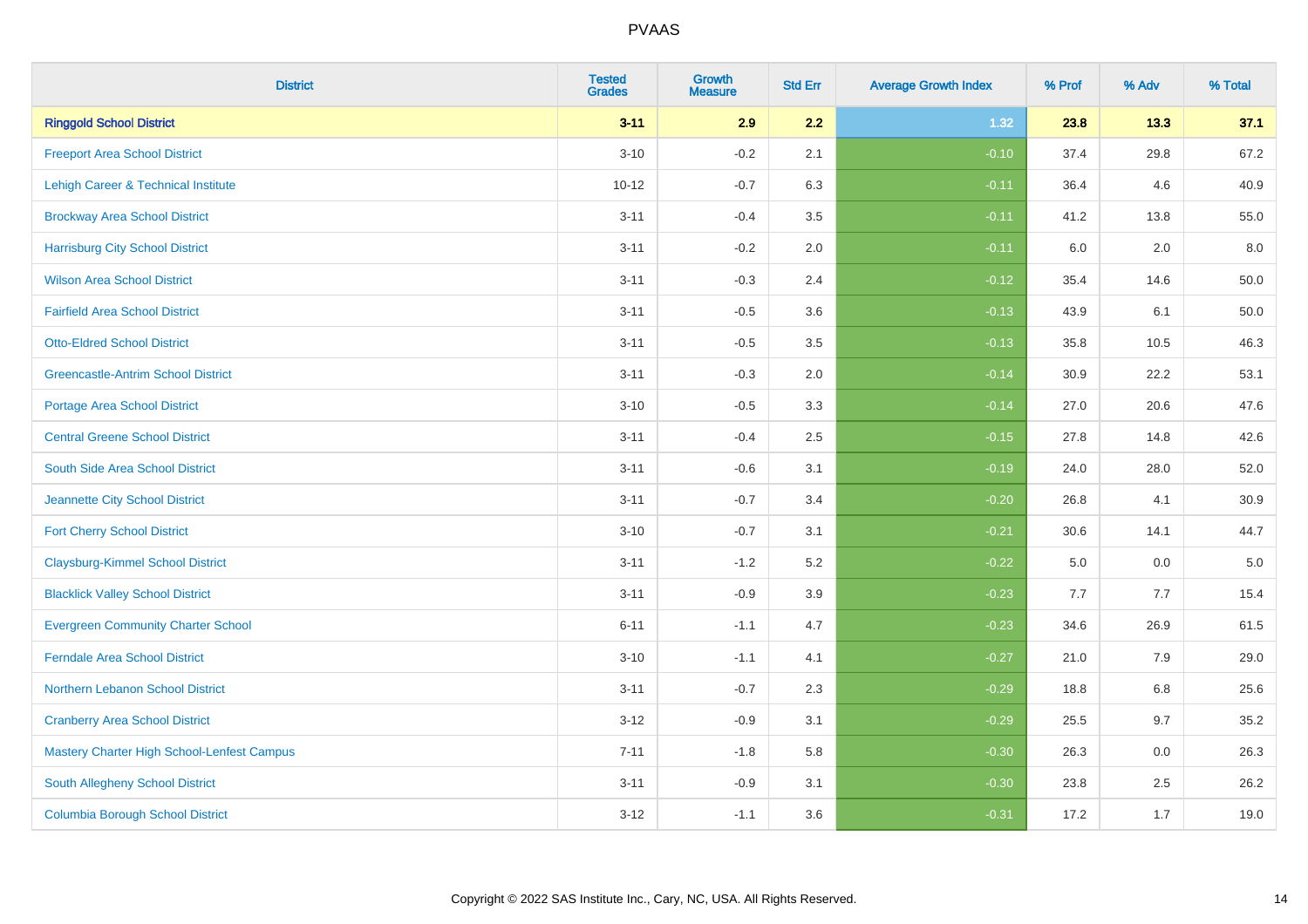| <b>District</b>                                         | <b>Tested</b><br><b>Grades</b> | <b>Growth</b><br><b>Measure</b> | <b>Std Err</b> | <b>Average Growth Index</b> | % Prof | % Adv | % Total |
|---------------------------------------------------------|--------------------------------|---------------------------------|----------------|-----------------------------|--------|-------|---------|
| <b>Ringgold School District</b>                         | $3 - 11$                       | 2.9                             | 2.2            | 1.32                        | 23.8   | 13.3  | 37.1    |
| <b>Clairton City School District</b>                    | $3 - 11$                       | $-1.6$                          | 5.0            | $-0.32$                     | 3.8    | 0.5   | 4.4     |
| <b>Forest City Regional School District</b>             | $3 - 12$                       | $-1.2$                          | 3.6            | $-0.33$                     | 26.5   | 8.2   | 34.7    |
| <b>Palmerton Area School District</b>                   | $3 - 11$                       | $-0.9$                          | 2.7            | $-0.34$                     | 34.3   | 14.3  | 48.6    |
| <b>MaST Community Charter School</b>                    | $3 - 10$                       | $-0.9$                          | 2.5            | $-0.34$                     | 25.0   | 21.6  | 46.6    |
| <b>Clearfield Area School District</b>                  | $3 - 10$                       | $-1.3$                          | 3.7            | $-0.34$                     | 43.9   | 24.6  | 68.4    |
| <b>Everett Area School District</b>                     | $3 - 11$                       | $-1.1$                          | 3.1            | $-0.34$                     | 34.2   | 13.2  | 47.4    |
| <b>Pine Grove Area School District</b>                  | $3 - 11$                       | $-1.1$                          | 3.0            | $-0.36$                     | 29.5   | 14.3  | 43.8    |
| <b>Westmont Hilltop School District</b>                 | $3 - 11$                       | $-1.0$                          | 2.8            | $-0.36$                     | 33.3   | 14.7  | 48.0    |
| <b>Forest Area School District</b>                      | $3 - 11$                       | $-1.8$                          | 4.7            | $-0.37$                     | 18.9   | 15.1  | 34.0    |
| <b>Farrell Area School District</b>                     | $3 - 11$                       | $-1.9$                          | 4.2            | $-0.44$                     | 9.3    | 11.6  | 20.9    |
| <b>Burrell School District</b>                          | $3 - 11$                       | $-1.5$                          | 3.3            | $-0.44$                     | 27.8   | 17.7  | 45.6    |
| <b>Chichester School District</b>                       | $3 - 11$                       | $-1.8$                          | 4.2            | $-0.44$                     | 40.0   | 14.0  | 54.0    |
| <b>Schuylkill Valley School District</b>                | $3 - 11$                       | $-1.0$                          | 2.2            | $-0.47$                     | 29.8   | 20.2  | 50.0    |
| <b>Allegheny Valley School District</b>                 | $3 - 11$                       | $-1.9$                          | 3.9            | $-0.48$                     | 31.8   | 11.4  | 43.2    |
| <b>York Academy Regional Charter School</b>             | $3 - 11$                       | $-2.3$                          | 4.4            | $-0.52$                     | 23.5   | 2.0   | 25.5    |
| <b>Lakeview School District</b>                         | $3 - 11$                       | $-1.9$                          | 3.5            | $-0.53$                     | 41.5   | 12.3  | 53.8    |
| <b>Southeastern Greene School District</b>              | $3 - 10$                       | $-2.3$                          | 4.4            | $-0.53$                     | 29.0   | 9.7   | 38.7    |
| <b>Susq-Cyber Charter School</b>                        | $9 - 11$                       | $-3.2$                          | 5.8            | $-0.54$                     | 23.8   | 4.8   | 28.6    |
| Center For Student Learning Charter School At Pennsbury | $6 - 12$                       | $-3.3$                          | 6.0            | $-0.55$                     | 23.1   | 0.0   | 23.1    |
| <b>Penns Manor Area School District</b>                 | $3 - 12$                       | $-1.9$                          | 3.5            | $-0.55$                     | 24.2   | 3.8   | 28.0    |
| <b>Highlands School District</b>                        | $3 - 11$                       | $-1.3$                          | 2.3            | $-0.55$                     | 32.6   | 10.5  | 43.0    |
| <b>South Eastern School District</b>                    | $3 - 11$                       | $-1.0$                          | 1.8            | $-0.55$                     | 36.4   | 17.1  | 53.5    |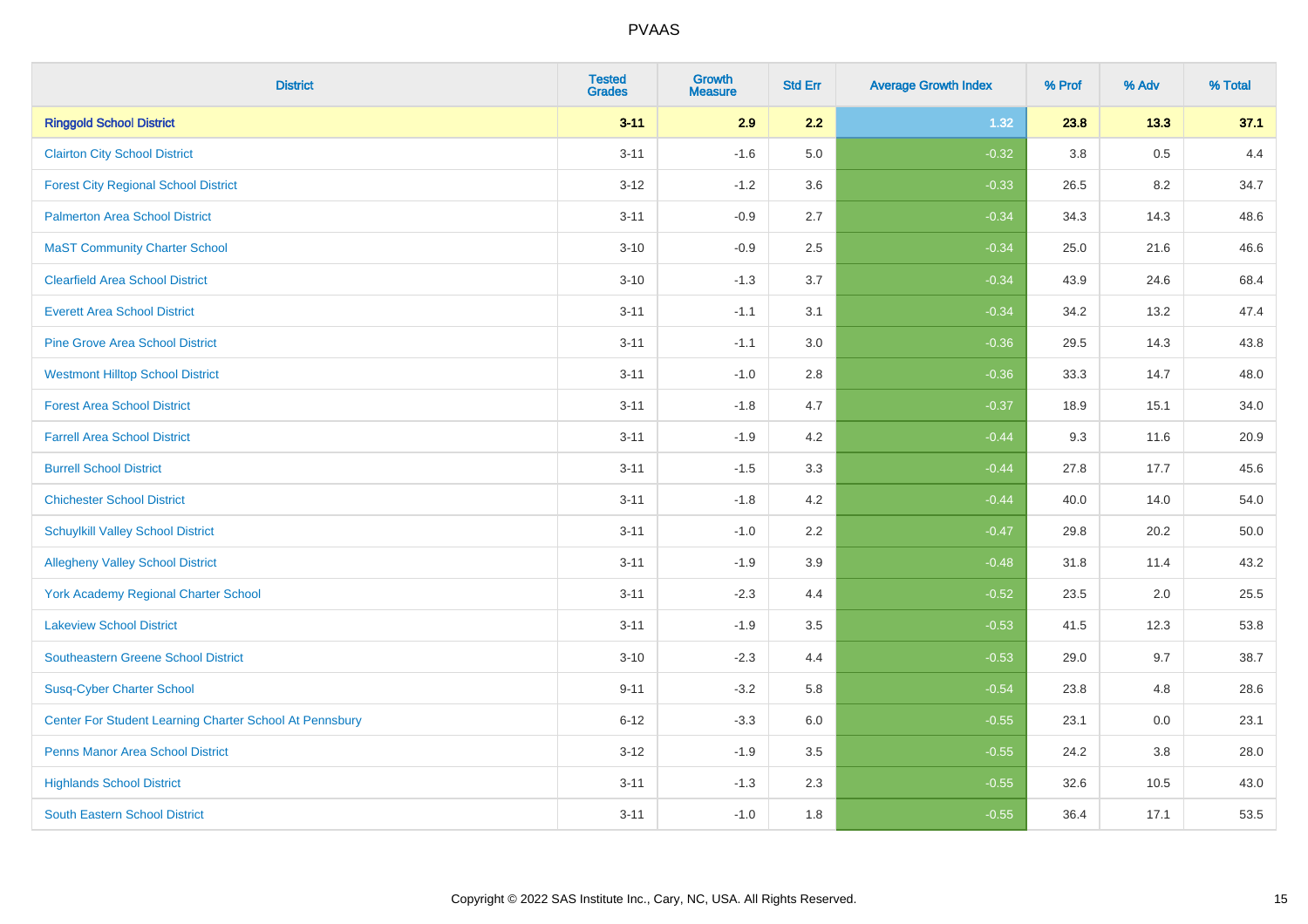| <b>District</b>                             | <b>Tested</b><br><b>Grades</b> | <b>Growth</b><br><b>Measure</b> | <b>Std Err</b> | <b>Average Growth Index</b> | % Prof | % Adv | % Total |
|---------------------------------------------|--------------------------------|---------------------------------|----------------|-----------------------------|--------|-------|---------|
| <b>Ringgold School District</b>             | $3 - 11$                       | 2.9                             | 2.2            | 1.32                        | 23.8   | 13.3  | 37.1    |
| <b>Exeter Township School District</b>      | $3 - 11$                       | $-1.0$                          | 1.7            | $-0.58$                     | 27.2   | 15.6  | 42.8    |
| <b>Bangor Area School District</b>          | $3 - 12$                       | $-1.2$                          | 2.0            | $-0.60$                     | 25.8   | 12.7  | 38.5    |
| <b>Carlynton School District</b>            | $3 - 11$                       | $-2.0$                          | 3.2            | $-0.62$                     | 27.9   | 5.2   | 33.1    |
| <b>Lebanon School District</b>              | $3 - 11$                       | $-1.2$                          | 1.9            | $-0.63$                     | 15.2   | 6.4   | 21.6    |
| Propel Charter School - Braddock Hills      | $3 - 11$                       | $-2.1$                          | 3.3            | $-0.63$                     | 4.8    | 3.2   | 8.1     |
| <b>New Brighton Area School District</b>    | $3 - 11$                       | $-2.1$                          | 3.2            | $-0.65$                     | 31.5   | 11.1  | 42.6    |
| <b>Monessen City School District</b>        | $3 - 10$                       | $-3.9$                          | 5.6            | $-0.69$                     | 21.0   | 10.5  | 31.6    |
| <b>Tri-Valley School District</b>           | $3 - 10$                       | $-2.7$                          | 3.9            | $-0.69$                     | 31.0   | 9.5   | 40.5    |
| Northern Bedford County School District     | $3 - 11$                       | $-2.3$                          | 3.3            | $-0.69$                     | 26.2   | 16.9  | 43.1    |
| <b>Norwin School District</b>               | $3 - 11$                       | $-1.1$                          | 1.6            | $-0.70$                     | 37.7   | 27.6  | 65.2    |
| <b>Albert Gallatin Area School District</b> | $3 - 11$                       | $-1.7$                          | 2.3            | $-0.72$                     | 31.9   | 20.7  | 52.7    |
| <b>Valley Grove School District</b>         | $3 - 10$                       | $-4.0$                          | 5.5            | $-0.72$                     | 68.4   | 15.8  | 84.2    |
| Urban Pathways 6-12 Charter School          | $6 - 11$                       | $-4.1$                          | 5.7            | $-0.72$                     | 0.0    | 0.0   | $0.0\,$ |
| <b>Roberto Clemente Charter School</b>      | $3 - 12$                       | $-3.3$                          | 4.1            | $-0.79$                     | 22.7   | 4.6   | 27.3    |
| <b>Bradford Area School District</b>        | $3 - 12$                       | $-1.8$                          | 2.3            | $-0.79$                     | 31.2   | 16.7  | 47.9    |
| Mastery Charter School - Shoemaker Campus   | $7 - 10$                       | $-2.3$                          | 2.8            | $-0.81$                     | 10.1   | 3.7   | 13.8    |
| <b>Northgate School District</b>            | $3 - 11$                       | $-3.0$                          | 3.4            | $-0.85$                     | 35.6   | 6.8   | 42.4    |
| <b>Minersville Area School District</b>     | $3 - 11$                       | $-2.9$                          | 3.4            | $-0.86$                     | 27.4   | 9.7   | 37.1    |
| <b>Reynolds School District</b>             | $3 - 10$                       | $-3.0$                          | 3.5            | $-0.87$                     | 27.3   | 9.1   | 36.4    |
| <b>Carbondale Area School District</b>      | $3 - 10$                       | $-2.8$                          | 3.2            | $-0.87$                     | 27.5   | 2.9   | 30.4    |
| <b>Mount Union Area School District</b>     | $3 - 10$                       | $-2.5$                          | 2.8            | $-0.89$                     | 19.8   | 5.8   | 25.6    |
| <b>Uniontown Area School District</b>       | $3 - 11$                       | $-2.8$                          | 3.1            | $-0.91$                     | 31.7   | 7.3   | 39.0    |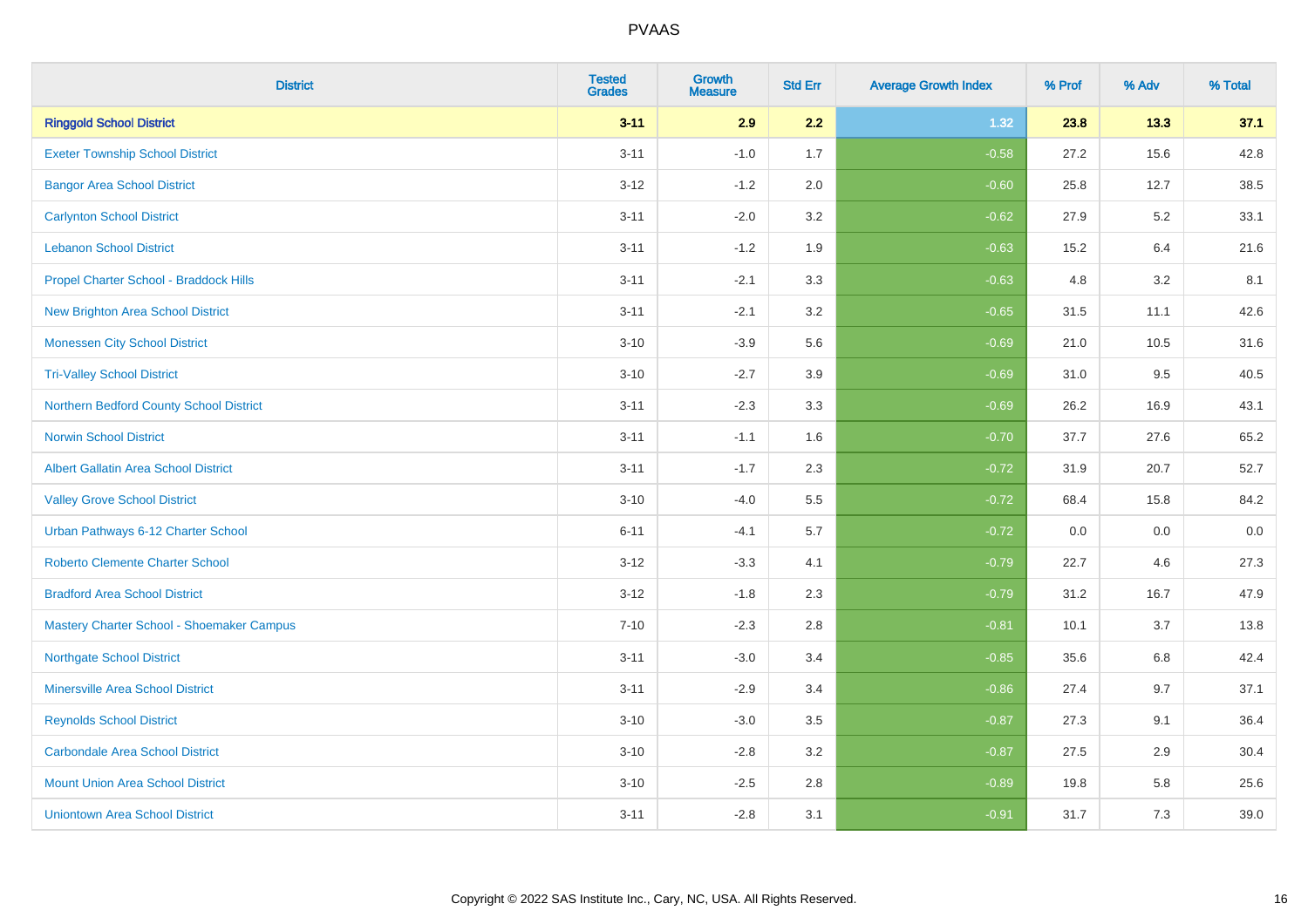| <b>District</b>                                 | <b>Tested</b><br><b>Grades</b> | <b>Growth</b><br><b>Measure</b> | <b>Std Err</b> | <b>Average Growth Index</b> | % Prof | % Adv   | % Total |
|-------------------------------------------------|--------------------------------|---------------------------------|----------------|-----------------------------|--------|---------|---------|
| <b>Ringgold School District</b>                 | $3 - 11$                       | 2.9                             | 2.2            | 1.32                        | 23.8   | 13.3    | 37.1    |
| <b>Conneaut School District</b>                 | $3 - 12$                       | $-2.3$                          | 2.6            | $-0.91$                     | 27.4   | $9.7\,$ | 37.1    |
| <b>Wyomissing Area School District</b>          | $3 - 12$                       | $-2.4$                          | 2.6            | $-0.92$                     | 25.6   | 28.1    | 53.7    |
| <b>Propel Charter School-Montour</b>            | $3 - 10$                       | $-3.4$                          | 3.6            | $-0.93$                     | 7.7    | $0.0\,$ | 7.7     |
| <b>KIPP Dubois Charter School</b>               | $9 - 10$                       | $-3.0$                          | 3.1            | $-0.95$                     | 10.0   | 0.0     | 10.0    |
| <b>Northwest Area School District</b>           | $3 - 10$                       | $-3.2$                          | 3.3            | $-0.97$                     | 30.4   | 13.0    | 43.5    |
| <b>Sugar Valley Rural Charter School</b>        | $3 - 11$                       | $-3.6$                          | 3.7            | $-0.98$                     | 10.3   | 0.0     | 10.3    |
| <b>Shamokin Area School District</b>            | $3 - 11$                       | $-2.6$                          | 2.5            | $-1.06$                     | 19.6   | 9.8     | 29.3    |
| <b>Mahanoy Area School District</b>             | $3 - 10$                       | $-3.4$                          | 3.1            | $-1.07$                     | 21.4   | 8.6     | 30.0    |
| <b>Moshannon Valley School District</b>         | $3 - 10$                       | $-5.1$                          | 4.6            | $-1.12$                     | 25.0   | 12.5    | 37.5    |
| <b>Cameron County School District</b>           | $3 - 12$                       | $-5.0$                          | 4.4            | $-1.12$                     | 34.9   | 4.8     | 39.7    |
| <b>Harmony Area School District</b>             | $3 - 10$                       | $-5.7$                          | 5.0            | $-1.13$                     | 33.3   | 0.0     | 33.3    |
| Northwestern Lehigh School District             | $3 - 11$                       | $-2.4$                          | 2.1            | $-1.14$                     | 41.7   | 17.9    | 59.5    |
| <b>Beaver Area School District</b>              | $3 - 10$                       | $-3.0$                          | 2.5            | $-1.16$                     | 25.8   | 27.8    | 53.6    |
| <b>Shaler Area School District</b>              | $3 - 11$                       | $-2.1$                          | 1.8            | $-1.18$                     | 32.0   | 13.0    | 45.0    |
| <b>Susquehanna Community School District</b>    | $3 - 11$                       | $-4.5$                          | 3.8            | $-1.19$                     | 31.9   | $8.8\,$ | 40.7    |
| <b>Cornell School District</b>                  | $3 - 11$                       | $-5.5$                          | 4.6            | $-1.20$                     | 11.3   | 3.2     | 14.5    |
| <b>Millville Area School District</b>           | $3 - 12$                       | $-5.6$                          | 4.4            | $-1.26$                     | 31.4   | 11.4    | 42.9    |
| <b>Springfield Township School District</b>     | $3 - 11$                       | $-3.9$                          | 3.1            | $-1.27$                     | 37.2   | 30.8    | 68.1    |
| <b>Propel Charter School-Homestead</b>          | $3 - 11$                       | $-5.0$                          | 3.9            | $-1.27$                     | 7.3    | 0.0     | 7.3     |
| <b>Keystone Education Center Charter School</b> | $3 - 12$                       | $-6.5$                          | 5.1            | $-1.28$                     | 0.0    | 0.0     | $0.0\,$ |
| <b>Bucks County Technical High School</b>       | $9 - 10$                       | $-2.9$                          | 2.2            | $-1.29$                     | 27.7   | 10.4    | 38.2    |
| <b>Shenandoah Valley School District</b>        | $3 - 11$                       | $-4.5$                          | 3.5            | $-1.29$                     | 14.3   | 0.0     | 14.3    |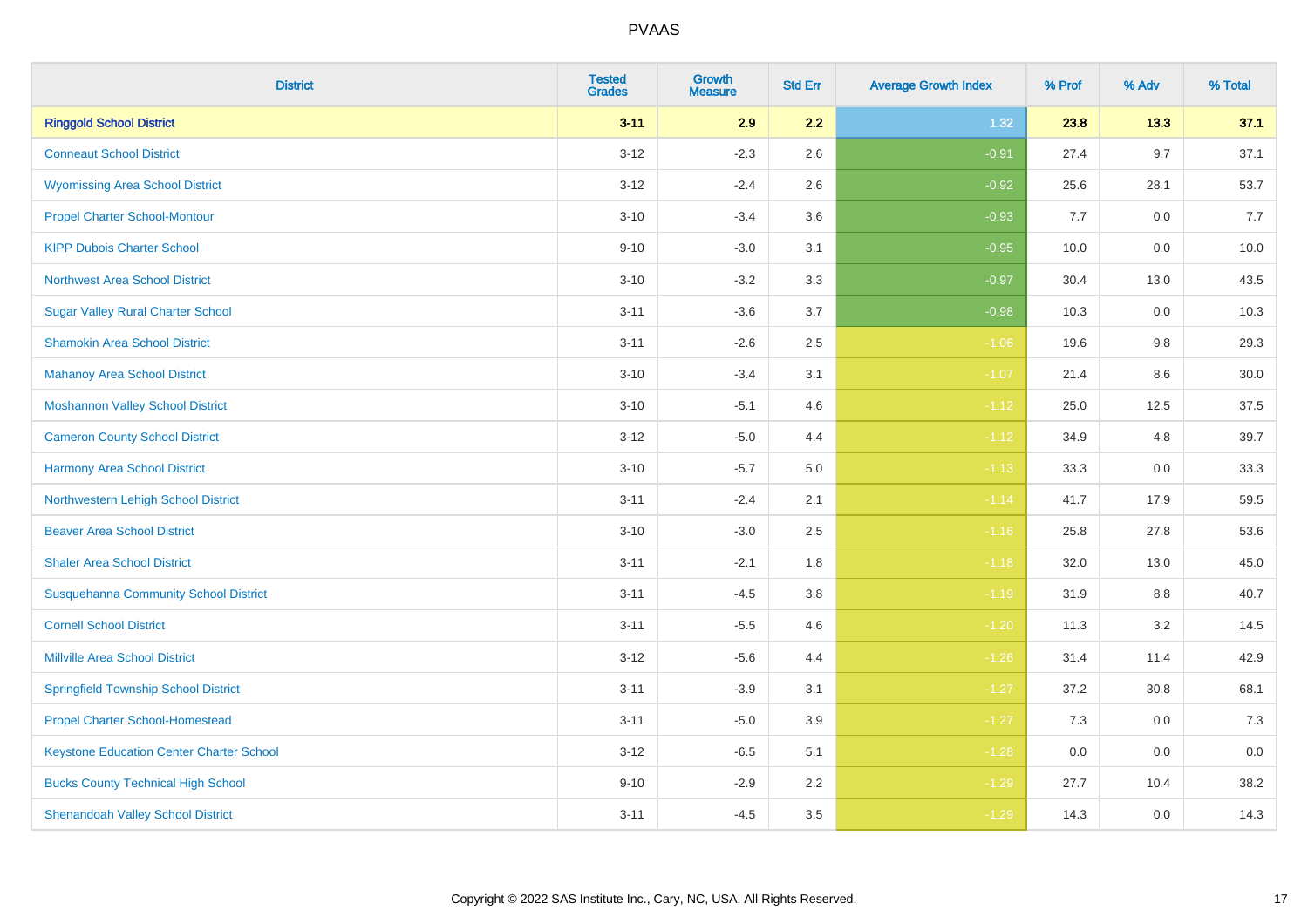| <b>District</b>                               | <b>Tested</b><br><b>Grades</b> | <b>Growth</b><br><b>Measure</b> | <b>Std Err</b> | <b>Average Growth Index</b> | % Prof | % Adv | % Total |
|-----------------------------------------------|--------------------------------|---------------------------------|----------------|-----------------------------|--------|-------|---------|
| <b>Ringgold School District</b>               | $3 - 11$                       | 2.9                             | 2.2            | 1.32                        | 23.8   | 13.3  | 37.1    |
| <b>Southern Fulton School District</b>        | $3 - 11$                       | $-5.1$                          | 4.0            | $-1.29$                     | 21.7   | 13.0  | 34.8    |
| <b>Rose Tree Media School District</b>        | $3 - 10$                       | $-2.8$                          | 2.1            | $-1.33$                     | 35.2   | 29.6  | 64.8    |
| <b>Northeast Bradford School District</b>     | $3 - 10$                       | $-5.0$                          | 3.7            | $-1.35$                     | 30.6   | 4.8   | 35.5    |
| <b>Dubois Area School District</b>            | $3 - 11$                       | $-2.8$                          | 2.0            | $-1.37$                     | 35.5   | 19.0  | 54.6    |
| <b>Chester-Upland School District</b>         | $3 - 11$                       | $-3.6$                          | 2.6            | $-1.38$                     | 1.6    | 0.0   | 1.6     |
| <b>Franklin Area School District</b>          | $3 - 11$                       | $-3.7$                          | 2.6            | $-1.43$                     | 30.5   | 5.9   | 36.4    |
| <b>Weatherly Area School District</b>         | $3 - 11$                       | $-5.8$                          | 4.0            | $-1.44$                     | 32.1   | 8.9   | 41.1    |
| <b>Middletown Area School District</b>        | $3 - 11$                       | $-3.4$                          | 2.4            | $-1.44$                     | 34.3   | 15.2  | 49.4    |
| <b>Rochester Area School District</b>         | $3 - 11$                       | $-5.7$                          | 3.9            | $-1.45$                     | 14.9   | 2.1   | 17.0    |
| <b>Greater Johnstown School District</b>      | $3 - 11$                       | $-3.5$                          | 2.4            | $-1.45$                     | 10.3   | 1.3   | 11.5    |
| Salisbury-Elk Lick School District            | $3 - 11$                       | $-8.4$                          | 5.8            | $-1.45$                     | 33.3   | 5.6   | 38.9    |
| <b>Troy Area School District</b>              | $3 - 10$                       | $-4.7$                          | $3.2\,$        | $-1.46$                     | 22.8   | 16.5  | 39.2    |
| <b>Towanda Area School District</b>           | $3 - 11$                       | $-4.0$                          | 2.6            | $-1.52$                     | 24.8   | 9.9   | 34.8    |
| <b>Crestwood School District</b>              | $3 - 11$                       | $-3.4$                          | 2.2            | $-1.52$                     | 33.1   | 21.7  | 54.9    |
| <b>Nazareth Area School District</b>          | $3 - 11$                       | $-2.5$                          | 1.7            | $-1.53$                     | 29.2   | 24.6  | 53.8    |
| <b>Universal Audenried Charter School</b>     | $9 - 11$                       | $-3.8$                          | 2.5            | $-1.53$                     | 3.0    | 0.5   | 3.5     |
| <b>Ridgway Area School District</b>           | $3 - 11$                       | $-6.1$                          | 4.0            | $-1.53$                     | 42.2   | 15.6  | 57.8    |
| <b>Conemaugh Valley School District</b>       | $3 - 12$                       | $-6.3$                          | 4.1            | $-1.54$                     | 23.7   | 5.1   | 28.8    |
| <b>Charleroi School District</b>              | $3 - 11$                       | $-4.3$                          | 2.7            | $-1.55$                     | 22.2   | 15.9  | 38.1    |
| <b>Shanksville-Stonycreek School District</b> | $3 - 10$                       | $-8.6$                          | 5.5            | $-1.55$                     | 17.6   | 23.5  | 41.2    |
| <b>Slippery Rock Area School District</b>     | $3 - 11$                       | $-3.8$                          | 2.5            | $-1.56$                     | 30.8   | 21.9  | 52.7    |
| Insight PA Cyber Charter School               | $3 - 11$                       | $-9.4$                          | 5.8            | $-1.62$                     | 25.6   | 4.6   | 30.2    |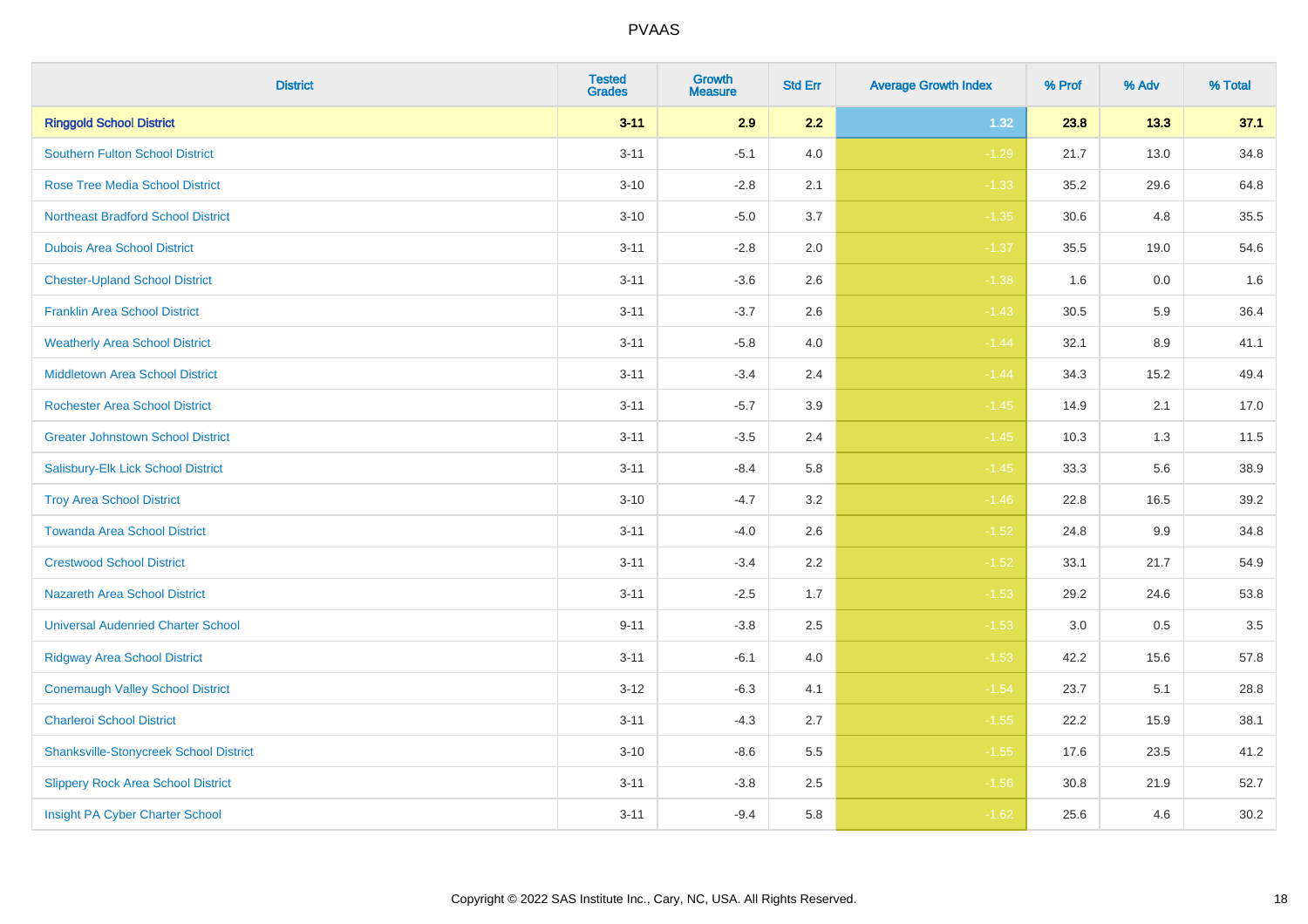| <b>District</b>                                        | <b>Tested</b><br><b>Grades</b> | <b>Growth</b><br><b>Measure</b> | <b>Std Err</b> | <b>Average Growth Index</b> | % Prof | % Adv   | % Total |
|--------------------------------------------------------|--------------------------------|---------------------------------|----------------|-----------------------------|--------|---------|---------|
| <b>Ringgold School District</b>                        | $3 - 11$                       | 2.9                             | 2.2            | 1.32                        | 23.8   | 13.3    | 37.1    |
| <b>Laurel Highlands School District</b>                | $3 - 11$                       | $-3.8$                          | 2.3            | $-1.63$                     | 20.9   | 14.6    | 35.4    |
| <b>Hollidaysburg Area School District</b>              | $3 - 11$                       | $-2.7$                          | 1.6            | $-1.64$                     | 32.6   | 15.2    | 47.8    |
| Hatboro-Horsham School District                        | $3 - 11$                       | $-2.7$                          | 1.6            | $-1.65$                     | 27.9   | 17.9    | 45.8    |
| <b>Steelton-Highspire School District</b>              | $3 - 11$                       | $-5.3$                          | 3.2            | $-1.65$                     | 13.9   | 0.0     | 13.9    |
| <b>Woodland Hills School District</b>                  | $3 - 12$                       | $-4.2$                          | 2.5            | $-1.66$                     | 10.1   | 1.4     | 11.5    |
| Dauphin County Technical School                        | $9 - 11$                       | $-3.9$                          | 2.3            | $-1.67$                     | 18.3   | 11.1    | 29.3    |
| <b>Environmental Charter School At Frick Park</b>      | $3-9$                          | $-6.2$                          | 3.7            | $-1.67$                     | 25.9   | 3.4     | 29.3    |
| <b>Twin Valley School District</b>                     | $3 - 12$                       | $-3.2$                          | 1.9            | $-1.68$                     | 38.8   | 19.8    | 58.6    |
| <b>Union Area School District</b>                      | $3 - 11$                       | $-6.5$                          | 3.8            | $-1.70$                     | 30.6   | 12.2    | 42.9    |
| Southern Huntingdon County School District             | $3 - 11$                       | $-5.9$                          | 3.4            | $-1.76$                     | 32.8   | 4.9     | 37.7    |
| <b>Oxford Area School District</b>                     | $3 - 11$                       | $-3.1$                          | 1.8            | $-1.77$                     | 27.5   | 14.5    | 42.0    |
| Renaissance Academy Charter School                     | $3 - 11$                       | $-5.6$                          | 3.1            | $-1.79$                     | 28.4   | 18.5    | 46.9    |
| <b>Pleasant Valley School District</b>                 | $3 - 11$                       | $-3.3$                          | 1.8            | $-1.80$                     | 28.5   | 10.4    | 39.0    |
| New Kensington-Arnold School District                  | $3 - 11$                       | $-5.8$                          | 3.2            | $-1.80$                     | 10.8   | 1.2     | 12.0    |
| <b>Westinghouse Arts Academy Charter School</b>        | $9 - 10$                       | $-6.0$                          | 3.3            | $-1.81$                     | 20.2   | $8.9\,$ | 29.1    |
| <b>West Chester Area School District</b>               | $3 - 11$                       | $-2.1$                          | 1.2            | $-1.83$                     | 36.4   | 23.2    | 59.6    |
| <b>Montgomery Area School District</b>                 | $3 - 11$                       | $-5.8$                          | 3.2            | $-1.83$                     | 25.0   | 11.5    | 36.5    |
| <b>Penn Cambria School District</b>                    | $3 - 11$                       | $-4.5$                          | 2.4            | $-1.86$                     | 27.3   | 15.8    | 43.2    |
| <b>Chester Charter Scholars Academy Charter School</b> | $3 - 12$                       | $-6.2$                          | 3.3            | $-1.88$                     | 2.2    | 0.0     | 2.2     |
| <b>Jenkintown School District</b>                      | $3 - 11$                       | $-7.9$                          | 4.1            | $-1.92$                     | 34.1   | 27.3    | 61.4    |
| Millersburg Area School District                       | $3 - 11$                       | $-6.6$                          | 3.4            | $-1.92$                     | 24.1   | 10.3    | 34.5    |
| <b>Southern Lehigh School District</b>                 | $3 - 11$                       | $-4.1$                          | 2.1            | $-1.94$                     | 39.3   | 28.0    | 67.2    |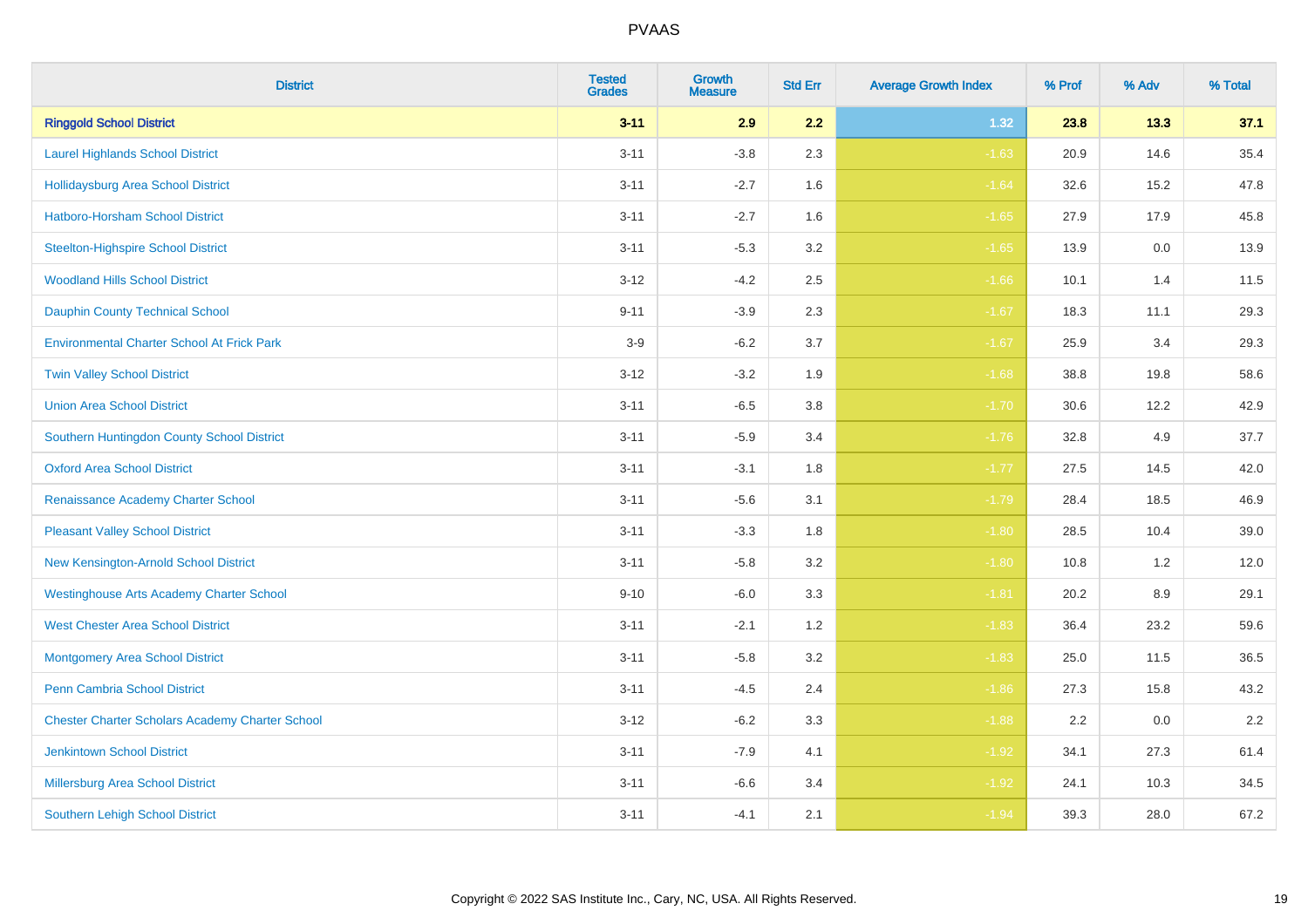| <b>District</b>                                                       | <b>Tested</b><br><b>Grades</b> | <b>Growth</b><br><b>Measure</b> | <b>Std Err</b> | <b>Average Growth Index</b> | % Prof | % Adv | % Total |
|-----------------------------------------------------------------------|--------------------------------|---------------------------------|----------------|-----------------------------|--------|-------|---------|
| <b>Ringgold School District</b>                                       | $3 - 11$                       | 2.9                             | 2.2            | 1.32                        | 23.8   | 13.3  | 37.1    |
| Schuylkill Haven Area School District                                 | $3 - 11$                       | $-5.3$                          | 2.7            | $-1.96$                     | 22.2   | 11.6  | 33.8    |
| <b>North East School District</b>                                     | $3 - 11$                       | $-5.3$                          | 2.7            | $-1.97$                     | 31.7   | 24.8  | 56.4    |
| <b>Titusville Area School District</b>                                | $3 - 11$                       | $-5.0$                          | 2.5            | $-1.98$                     | 26.5   | 6.8   | 33.3    |
| Lehigh Valley Academy Regional Charter School                         | $3 - 11$                       | $-5.9$                          | 3.0            | $-1.98$                     | 20.0   | 7.7   | 27.7    |
| <b>Lincoln Leadership Academy Charter School</b>                      | $3 - 12$                       | $-7.4$                          | 3.7            | $-1.99$                     | 6.4    | 2.1   | 8.5     |
| <b>Sto-Rox School District</b>                                        | $3 - 10$                       | $-7.0$                          | 3.5            | $-1.99$                     | 3.2    | 0.0   | 3.2     |
| <b>Kiski Area School District</b>                                     | $3 - 11$                       | $-4.0$                          | 2.0            | $-1.99$                     | 23.1   | 18.2  | 41.3    |
| <b>Bristol Borough School District</b>                                | $3 - 12$                       | $-5.9$                          | 2.9            | $-2.00$                     | 27.8   | 3.3   | 31.1    |
| Preparatory Charter School Of Mathematics, Science, Tech, And Careers | $9 - 10$                       | $-5.1$                          | 2.5            | $-2.03$                     | 6.3    | 1.4   | 7.7     |
| <b>Riverside Beaver County School District</b>                        | $3 - 11$                       | $-5.5$                          | 2.7            | $-2.03$                     | 35.8   | 23.2  | 59.0    |
| <b>Freedom Area School District</b>                                   | $3 - 11$                       | $-6.3$                          | 3.1            | $-2.04$                     | 22.9   | 8.4   | 31.3    |
| <b>Boyertown Area School District</b>                                 | $3 - 11$                       | $-2.9$                          | 1.4            | $-2.06$                     | 30.8   | 22.6  | 53.4    |
| <b>West Greene School District</b>                                    | $3 - 11$                       | $-8.1$                          | 3.9            | $-2.08$                     | 31.0   | 11.9  | 42.9    |
| <b>Wellsboro Area School District</b>                                 | $3 - 11$                       | $-6.3$                          | 3.0            | $-2.08$                     | 24.4   | 13.4  | 37.8    |
| <b>Mastery Charter School - Gratz Campus</b>                          | $7 - 10$                       | $-9.5$                          | 4.6            | $-2.09$                     | 0.0    | 3.4   | 3.4     |
| <b>East Allegheny School District</b>                                 | $3 - 11$                       | $-6.4$                          | 3.0            | $-2.11$                     | 21.0   | 7.4   | 28.4    |
| <b>West Middlesex Area School District</b>                            | $3 - 10$                       | $-7.4$                          | 3.5            | $-2.11$                     | 32.0   | 9.6   | 41.6    |
| <b>Cambria Heights School District</b>                                | $3 - 10$                       | $-6.2$                          | 2.9            | $-2.11$                     | 25.0   | 13.0  | 38.0    |
| <b>Elk Lake School District</b>                                       | $3 - 11$                       | $-6.1$                          | 2.9            | $-2.12$                     | 26.3   | 11.6  | 37.9    |
| <b>North Schuylkill School District</b>                               | $3 - 11$                       | $-4.7$                          | 2.2            | $-2.16$                     | 20.2   | 11.7  | 31.9    |
| <b>Western Beaver County School District</b>                          | $3 - 11$                       | $-9.3$                          | 4.2            | $-2.20$                     | 45.1   | 3.9   | 49.0    |
| <b>Wyoming Area School District</b>                                   | $3 - 10$                       | $-5.5$                          | 2.5            | $-2.21$                     | 32.0   | 9.6   | 41.6    |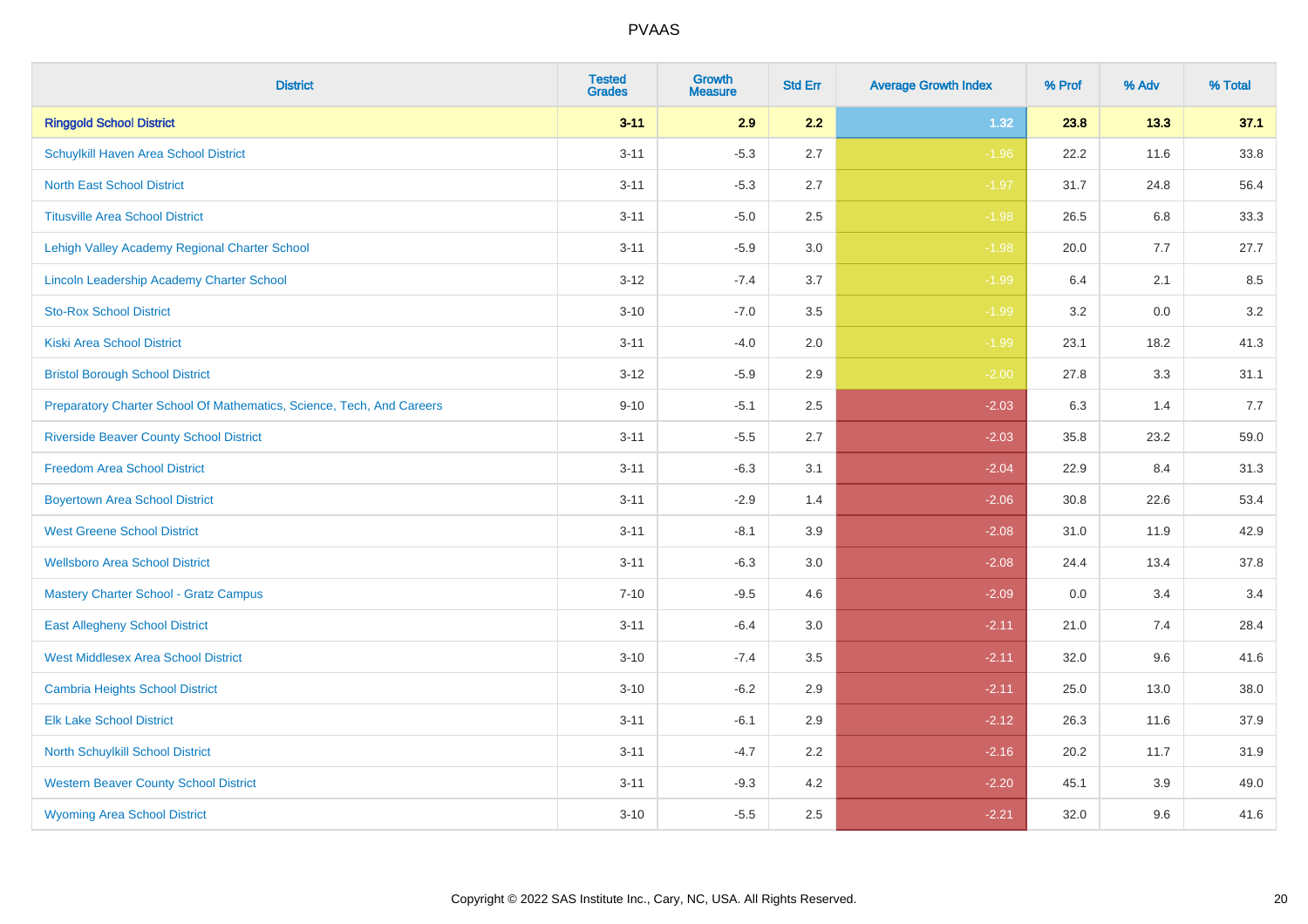| <b>District</b>                               | <b>Tested</b><br><b>Grades</b> | <b>Growth</b><br><b>Measure</b> | <b>Std Err</b> | <b>Average Growth Index</b> | % Prof | % Adv | % Total |
|-----------------------------------------------|--------------------------------|---------------------------------|----------------|-----------------------------|--------|-------|---------|
| <b>Ringgold School District</b>               | $3 - 11$                       | 2.9                             | 2.2            | 1.32                        | 23.8   | 13.3  | 37.1    |
| <b>Elizabeth Forward School District</b>      | $3 - 11$                       | $-5.5$                          | 2.5            | $-2.25$                     | 32.2   | 12.8  | 45.0    |
| <b>Yough School District</b>                  | $3 - 10$                       | $-6.2$                          | 2.7            | $-2.27$                     | 28.9   | 8.8   | 37.7    |
| <b>Owen J Roberts School District</b>         | $3 - 11$                       | $-3.5$                          | 1.5            | $-2.27$                     | 36.8   | 24.4  | 61.2    |
| <b>Susquenita School District</b>             | $3 - 11$                       | $-5.9$                          | 2.6            | $-2.28$                     | 30.6   | 13.9  | 44.4    |
| <b>Achievement House Charter School</b>       | $7 - 11$                       | $-8.2$                          | 3.6            | $-2.28$                     | 16.7   | 2.8   | 19.4    |
| <b>Carmichaels Area School District</b>       | $3 - 10$                       | $-7.0$                          | 3.1            | $-2.30$                     | 17.8   | 9.6   | 27.4    |
| <b>Commodore Perry School District</b>        | $3 - 11$                       | $-10.4$                         | 4.5            | $-2.30$                     | 29.4   | 5.9   | 35.3    |
| Jamestown Area School District                | $3 - 11$                       | $-9.5$                          | 4.1            | $-2.33$                     | 41.5   | 4.9   | 46.3    |
| <b>Riverside School District</b>              | $3 - 11$                       | $-6.2$                          | 2.7            | $-2.33$                     | 20.8   | 17.0  | 37.7    |
| <b>City CHS</b>                               | $10 - 11$                      | $-5.6$                          | 2.4            | $-2.34$                     | 15.9   | 1.5   | 17.4    |
| Octorara Area School District                 | $3 - 11$                       | $-7.5$                          | 3.2            | $-2.35$                     | 26.1   | 17.0  | 43.2    |
| <b>Pottsville Area School District</b>        | $3 - 12$                       | $-4.9$                          | 2.1            | $-2.36$                     | 21.8   | 7.9   | 29.6    |
| <b>Mount Pleasant Area School District</b>    | $3 - 11$                       | $-5.4$                          | 2.3            | $-2.37$                     | 33.3   | 8.7   | 42.0    |
| <b>Wyoming Valley West School District</b>    | $3 - 11$                       | $-5.5$                          | 2.3            | $-2.38$                     | 22.2   | 9.2   | 31.4    |
| <b>Redbank Valley School District</b>         | $3 - 11$                       | $-7.5$                          | 3.1            | $-2.41$                     | 12.4   | 10.6  | 23.1    |
| <b>Forbes Road School District</b>            | $3 - 11$                       | $-11.5$                         | 4.7            | $-2.43$                     | 23.1   | 10.3  | 33.3    |
| Pocono Mountain School District               | $3 - 12$                       | $-4.3$                          | 1.8            | $-2.43$                     | 35.5   | 17.1  | 52.6    |
| Perseus House Charter School Of Excellence    | $6 - 11$                       | $-6.4$                          | 2.6            | $-2.50$                     | 0.9    | 0.0   | 0.9     |
| <b>Columbia-Montour AVTS</b>                  | $9 - 10$                       | $-7.1$                          | 2.8            | $-2.52$                     | 19.5   | 3.2   | 22.7    |
| <b>Antietam School District</b>               | $3 - 10$                       | $-9.5$                          | 3.7            | $-2.57$                     | 20.9   | 1.5   | 22.4    |
| <b>Greater Nanticoke Area School District</b> | $3 - 12$                       | $-6.8$                          | 2.6            | $-2.58$                     | 15.2   | 8.9   | 24.1    |
| Catasauqua Area School District               | $3 - 12$                       | $-7.3$                          | 2.8            | $-2.58$                     | 27.1   | 11.2  | 38.3    |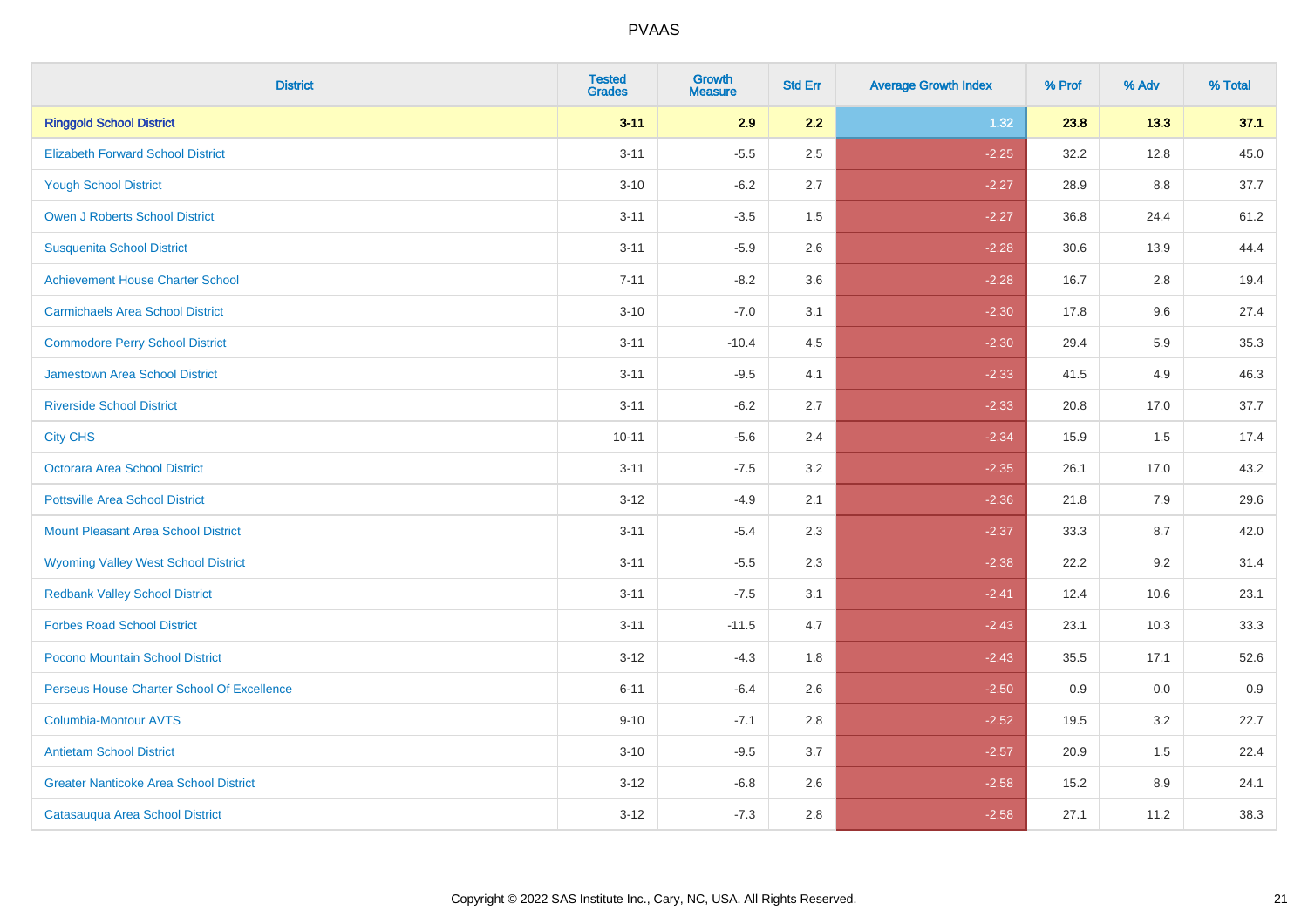| <b>District</b>                                | <b>Tested</b><br><b>Grades</b> | <b>Growth</b><br><b>Measure</b> | <b>Std Err</b> | <b>Average Growth Index</b> | % Prof | % Adv | % Total |
|------------------------------------------------|--------------------------------|---------------------------------|----------------|-----------------------------|--------|-------|---------|
| <b>Ringgold School District</b>                | $3 - 11$                       | 2.9                             | 2.2            | 1.32                        | 23.8   | 13.3  | 37.1    |
| <b>Union City Area School District</b>         | $3 - 12$                       | $-8.7$                          | 3.3            | $-2.59$                     | 29.7   | 10.9  | 40.6    |
| <b>Bethel Park School District</b>             | $3 - 11$                       | $-4.4$                          | 1.7            | $-2.62$                     | 40.1   | 27.3  | 67.4    |
| <b>Richland School District</b>                | $3 - 11$                       | $-6.9$                          | 2.6            | $-2.63$                     | 40.1   | 20.9  | 61.0    |
| <b>Turkeyfoot Valley Area School District</b>  | $3 - 12$                       | $-15.4$                         | 5.8            | $-2.66$                     | 3.8    | 3.8   | 7.6     |
| <b>Connellsville Area School District</b>      | $3 - 11$                       | $-5.3$                          | 2.0            | $-2.67$                     | 24.2   | 5.0   | 29.1    |
| <b>Blairsville-Saltsburg School District</b>   | $3 - 11$                       | $-7.5$                          | 2.8            | $-2.67$                     | 20.1   | 8.2   | 28.3    |
| <b>Lawrence County CTC</b>                     | $10 - 11$                      | $-9.8$                          | 3.7            | $-2.68$                     | 7.3    | 0.0   | 7.3     |
| <b>Avonworth School District</b>               | $3 - 10$                       | $-6.2$                          | 2.3            | $-2.68$                     | 35.9   | 14.1  | 50.0    |
| <b>Governor Mifflin School District</b>        | $3 - 11$                       | $-4.4$                          | 1.6            | $-2.69$                     | 30.3   | 7.7   | 38.0    |
| <b>Eastern York School District</b>            | $3 - 11$                       | $-6.2$                          | 2.3            | $-2.70$                     | 27.8   | 18.5  | 46.4    |
| La Academia Partnership Charter School         | $6 - 11$                       | $-15.5$                         | 5.7            | $-2.70$                     | 2.3    | 0.0   | 2.3     |
| Karns City Area School District                | $3 - 11$                       | $-7.2$                          | 2.6            | $-2.71$                     | 26.4   | 20.8  | 47.2    |
| Selinsgrove Area School District               | $3 - 12$                       | $-5.7$                          | 2.1            | $-2.74$                     | 25.4   | 13.9  | 39.2    |
| <b>Clarion-Limestone Area School District</b>  | $3 - 12$                       | $-10.0$                         | 3.6            | $-2.76$                     | 28.3   | 20.0  | 48.3    |
| <b>Pottsgrove School District</b>              | $3 - 11$                       | $-5.5$                          | 2.0            | $-2.78$                     | 28.6   | 10.3  | 38.8    |
| <b>Quakertown Community School District</b>    | $3 - 12$                       | $-4.3$                          | 1.5            | $-2.79$                     | 33.8   | 20.1  | 53.8    |
| <b>Sharon City School District</b>             | $3 - 11$                       | $-6.5$                          | 2.3            | $-2.79$                     | 13.1   | 5.0   | 18.1    |
| <b>Innovative Arts Academy Charter School</b>  | $6 - 11$                       | $-7.2$                          | 2.5            | $-2.83$                     | 2.0    | 0.0   | 2.0     |
| Southern Columbia Area School District         | $3 - 11$                       | $-8.5$                          | 3.0            | $-2.83$                     | 30.5   | 12.8  | 43.3    |
| <b>Berwick Area School District</b>            | $3 - 11$                       | $-6.9$                          | 2.4            | $-2.84$                     | 22.3   | 11.5  | 33.8    |
| Mifflinburg Area School District               | $3 - 11$                       | $-6.0$                          | 2.1            | $-2.87$                     | 32.7   | 13.3  | 46.0    |
| <b>Carbon Career &amp; Technical Institute</b> | $9 - 11$                       | $-9.3$                          | 3.2            | $-2.92$                     | 19.6   | 2.2   | 21.7    |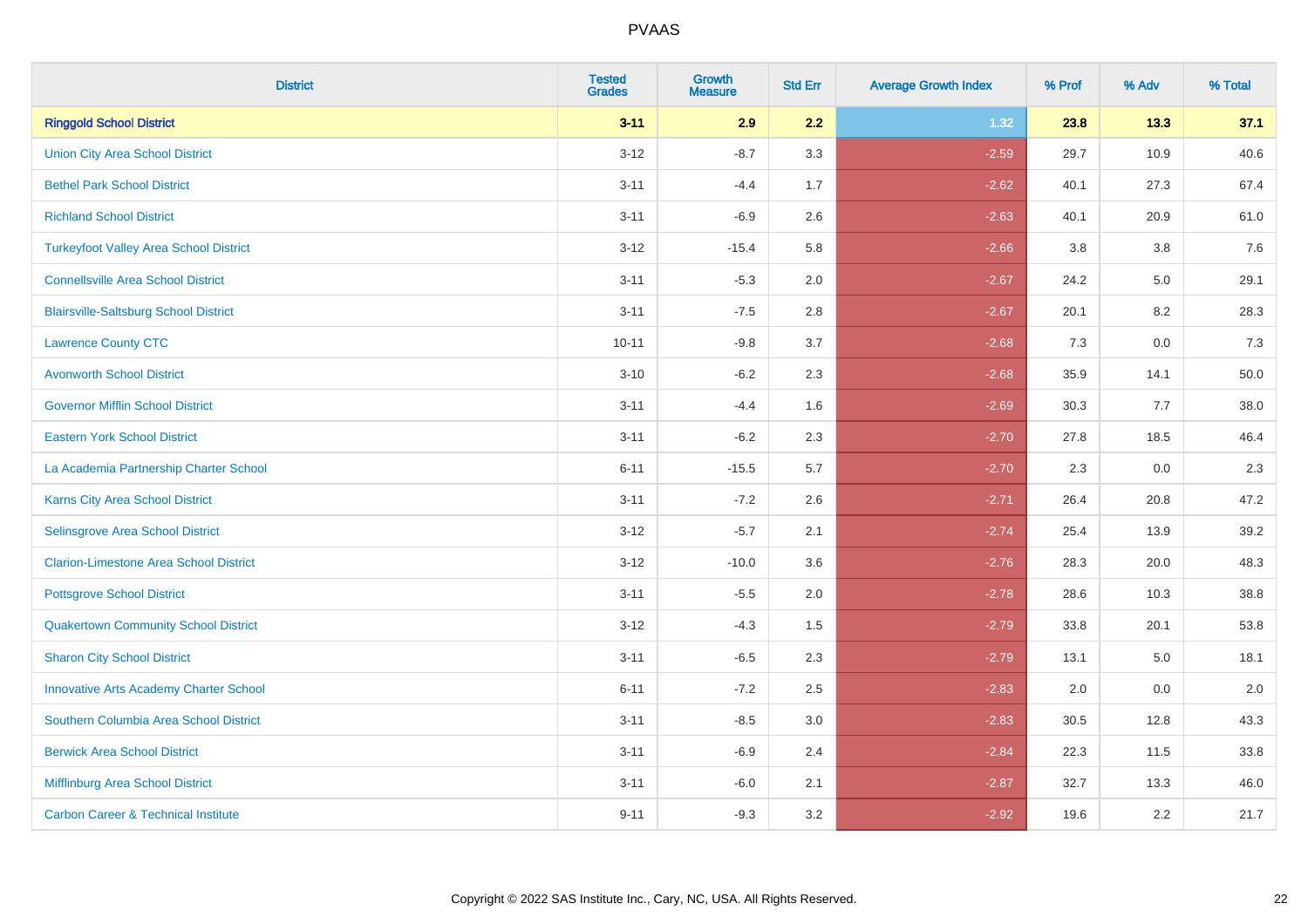| <b>District</b>                           | <b>Tested</b><br><b>Grades</b> | <b>Growth</b><br><b>Measure</b> | <b>Std Err</b> | <b>Average Growth Index</b> | % Prof | % Adv | % Total |
|-------------------------------------------|--------------------------------|---------------------------------|----------------|-----------------------------|--------|-------|---------|
| <b>Ringgold School District</b>           | $3 - 11$                       | 2.9                             | 2.2            | 1.32                        | 23.8   | 13.3  | 37.1    |
| <b>Baldwin-Whitehall School District</b>  | $3 - 11$                       | $-5.5$                          | 1.9            | $-2.93$                     | 32.0   | 14.7  | 46.7    |
| <b>Montour School District</b>            | $3 - 11$                       | $-6.1$                          | 2.1            | $-2.95$                     | 31.8   | 23.6  | 55.3    |
| <b>Carlisle Area School District</b>      | $3 - 11$                       | $-5.2$                          | 1.7            | $-2.99$                     | 28.0   | 19.3  | 47.3    |
| <b>Corry Area School District</b>         | $3 - 11$                       | $-6.8$                          | 2.3            | $-3.01$                     | 24.0   | 8.8   | 32.8    |
| <b>Gettysburg Area School District</b>    | $3 - 11$                       | $-6.0$                          | 2.0            | $-3.02$                     | 28.8   | 19.6  | 48.5    |
| Boys Latin Of Philadelphia Charter School | $6 - 12$                       | $-8.0$                          | 2.7            | $-3.02$                     | 1.4    | 0.0   | 1.4     |
| Imhotep Institute Charter High School     | $9 - 11$                       | $-17.6$                         | 5.8            | $-3.03$                     | 15.4   | 0.0   | 15.4    |
| <b>Greensburg Salem School District</b>   | $3 - 11$                       | $-6.9$                          | 2.2            | $-3.06$                     | 30.3   | 13.3  | 43.6    |
| California Area School District           | $3 - 10$                       | $-13.7$                         | 4.5            | $-3.06$                     | 41.7   | 16.7  | 58.3    |
| Jefferson-Morgan School District          | $3 - 10$                       | $-12.0$                         | 3.9            | $-3.09$                     | 28.6   | 6.1   | 34.7    |
| <b>Erie City School District</b>          | $3 - 12$                       | $-4.5$                          | 1.4            | $-3.09$                     | 13.4   | 6.7   | 20.1    |
| <b>Hanover Area School District</b>       | $3 - 11$                       | $-14.7$                         | 4.7            | $-3.13$                     | 12.1   | 3.0   | 15.2    |
| <b>Wissahickon School District</b>        | $3 - 10$                       | $-5.3$                          | 1.7            | $-3.14$                     | 27.5   | 29.0  | 56.6    |
| <b>Keystone Oaks School District</b>      | $3 - 11$                       | $-7.2$                          | 2.3            | $-3.14$                     | 30.0   | 11.1  | 41.0    |
| <b>Somerset Area School District</b>      | $3 - 11$                       | $-7.6$                          | 2.4            | $-3.17$                     | 21.0   | 14.5  | 35.5    |
| <b>Parkland School District</b>           | $3 - 11$                       | $-3.7$                          | 1.2            | $-3.17$                     | 31.4   | 30.6  | 62.0    |
| <b>Montoursville Area School District</b> | $3 - 12$                       | $-8.4$                          | 2.6            | $-3.17$                     | 38.8   | 18.2  | 57.0    |
| <b>Canon-Mcmillan School District</b>     | $3 - 11$                       | $-5.0$                          | 1.5            | $-3.25$                     | 30.8   | 28.5  | 59.3    |
| <b>Riverview School District</b>          | $3 - 11$                       | $-13.0$                         | 4.0            | $-3.29$                     | 43.1   | 7.8   | 51.0    |
| Lackawanna Trail School District          | $3 - 10$                       | $-11.0$                         | 3.3            | $-3.35$                     | 13.1   | 18.0  | 31.2    |
| East Stroudsburg Area School District     | $3 - 11$                       | $-4.9$                          | 1.4            | $-3.38$                     | 22.7   | 12.5  | 35.2    |
| <b>Mount Carmel Area School District</b>  | $3 - 11$                       | $-7.9$                          | 2.3            | $-3.38$                     | 18.2   | 4.4   | 22.6    |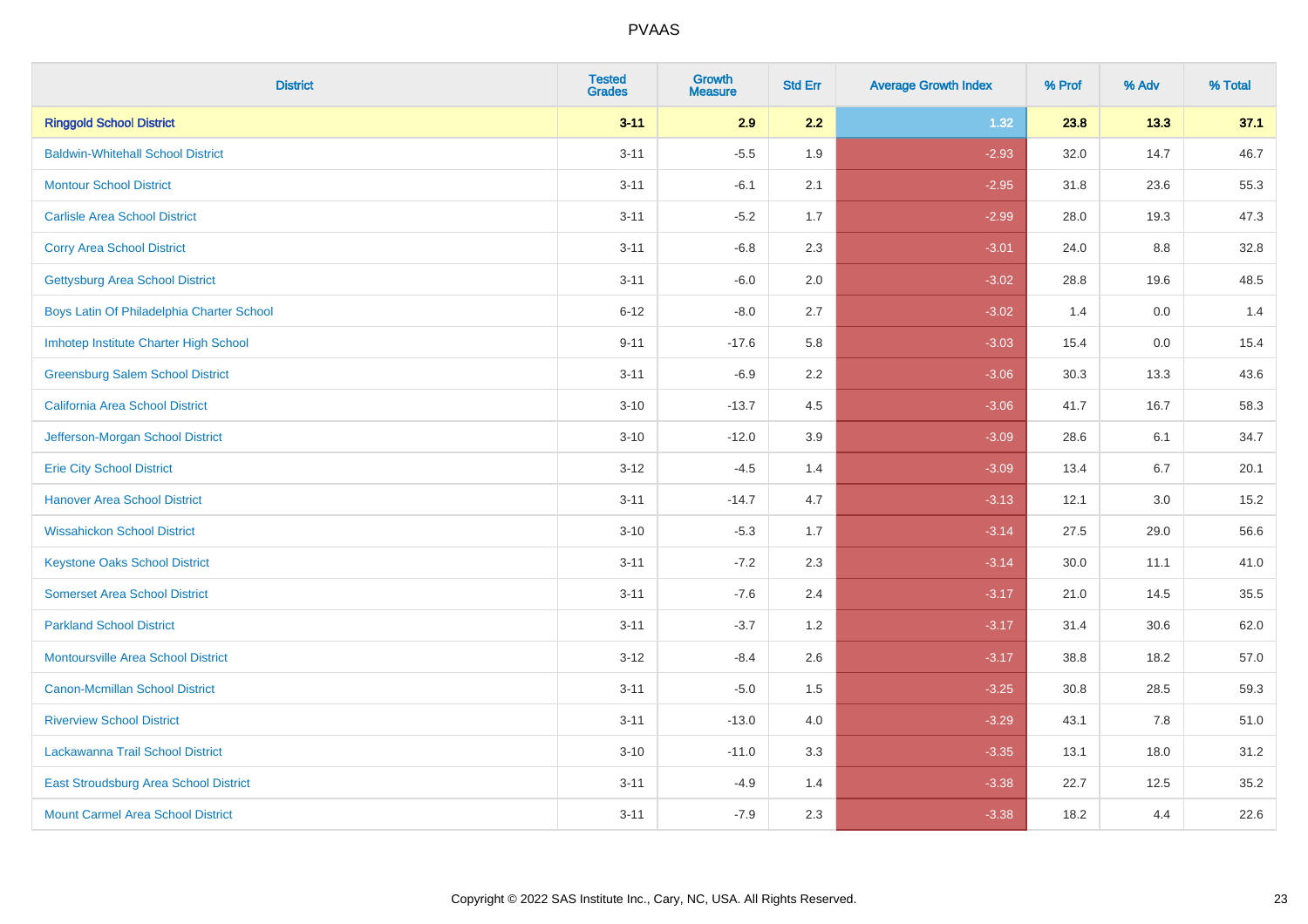| <b>District</b>                           | <b>Tested</b><br><b>Grades</b> | <b>Growth</b><br><b>Measure</b> | <b>Std Err</b> | <b>Average Growth Index</b> | % Prof | % Adv | % Total |
|-------------------------------------------|--------------------------------|---------------------------------|----------------|-----------------------------|--------|-------|---------|
| <b>Ringgold School District</b>           | $3 - 11$                       | 2.9                             | 2.2            | 1.32                        | 23.8   | 13.3  | 37.1    |
| <b>Shikellamy School District</b>         | $3 - 10$                       | $-8.3$                          | 2.4            | $-3.42$                     | 20.8   | 18.5  | 39.2    |
| <b>Ligonier Valley School District</b>    | $3 - 11$                       | $-10.8$                         | 3.1            | $-3.43$                     | 34.1   | 5.8   | 39.9    |
| <b>South Park School District</b>         | $3 - 11$                       | $-8.8$                          | 2.5            | $-3.46$                     | 28.1   | 17.0  | 45.2    |
| <b>Burgettstown Area School District</b>  | $3 - 11$                       | $-11.2$                         | 3.2            | $-3.46$                     | 16.0   | 2.7   | 18.7    |
| Mechanicsburg Area School District        | $3 - 11$                       | $-5.7$                          | 1.6            | $-3.48$                     | 35.1   | 16.0  | 51.2    |
| Morrisville Borough School District       | $3 - 11$                       | $-13.1$                         | 3.7            | $-3.52$                     | 4.9    | 1.6   | 6.6     |
| <b>West York Area School District</b>     | $3 - 12$                       | $-9.8$                          | 2.7            | $-3.57$                     | 21.9   | 10.9  | 32.8    |
| <b>Old Forge School District</b>          | $3 - 12$                       | $-11.3$                         | 3.1            | $-3.62$                     | 28.6   | 13.2  | 41.8    |
| <b>Shade-Central City School District</b> | $3 - 11$                       | $-14.6$                         | 4.0            | $-3.68$                     | 9.6    | 0.0   | 9.6     |
| Jefferson County-Dubois AVTS              | $9 - 11$                       | $-11.7$                         | 3.1            | $-3.72$                     | 17.6   | 2.8   | 20.4    |
| <b>Pittston Area School District</b>      | $3 - 11$                       | $-8.2$                          | 2.2            | $-3.75$                     | 26.7   | 14.8  | 41.5    |
| <b>Mohawk Area School District</b>        | $3 - 11$                       | $-10.5$                         | 2.8            | $-3.75$                     | 35.1   | 10.6  | 45.7    |
| <b>Grove City Area School District</b>    | $3 - 12$                       | $-8.8$                          | 2.3            | $-3.89$                     | 25.6   | 16.4  | 42.0    |
| <b>Tacony Academy Charter School</b>      | $3 - 11$                       | $-12.9$                         | 3.3            | $-3.90$                     | 8.6    | 1.4   | 10.0    |
| <b>Bethlehem Area School District</b>     | $3 - 11$                       | $-4.5$                          | 1.1            | $-3.91$                     | 20.4   | 11.3  | 31.7    |
| <b>Tussey Mountain School District</b>    | $3 - 12$                       | $-13.0$                         | 3.3            | $-3.93$                     | 11.1   | 3.2   | 14.3    |
| <b>Windber Area School District</b>       | $3 - 11$                       | $-11.9$                         | 3.0            | $-3.94$                     | 41.0   | 10.3  | 51.3    |
| <b>Plum Borough School District</b>       | $3 - 11$                       | $-9.4$                          | 2.4            | $-3.98$                     | 32.9   | 27.4  | 60.4    |
| <b>Ellwood City Area School District</b>  | $3 - 11$                       | $-12.5$                         | 3.1            | $-4.00$                     | 26.7   | 8.7   | 35.4    |
| <b>Deer Lakes School District</b>         | $3 - 11$                       | $-10.0$                         | 2.5            | $-4.02$                     | 27.7   | 9.9   | 37.6    |
| <b>Southmoreland School District</b>      | $3 - 11$                       | $-12.5$                         | 3.1            | $-4.04$                     | 33.3   | 15.5  | 48.8    |
| <b>Milton Area School District</b>        | $3 - 11$                       | $-10.1$                         | 2.5            | $-4.04$                     | 23.0   | 11.3  | 34.2    |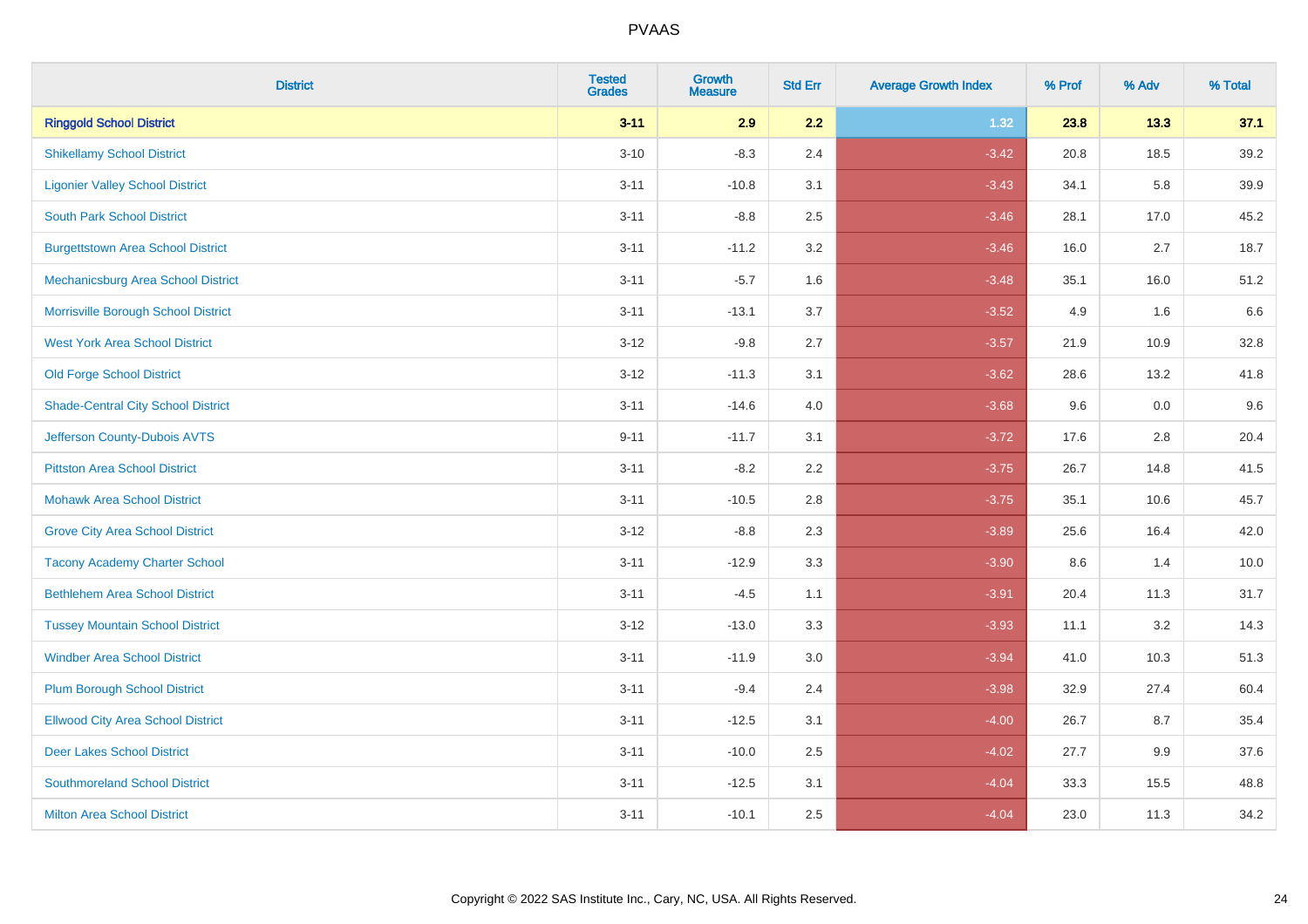| <b>District</b>                               | <b>Tested</b><br><b>Grades</b> | <b>Growth</b><br><b>Measure</b> | <b>Std Err</b> | <b>Average Growth Index</b> | % Prof | % Adv   | % Total |
|-----------------------------------------------|--------------------------------|---------------------------------|----------------|-----------------------------|--------|---------|---------|
| <b>Ringgold School District</b>               | $3 - 11$                       | 2.9                             | 2.2            | 1.32                        | 23.8   | 13.3    | 37.1    |
| <b>Scranton School District</b>               | $3 - 12$                       | $-10.1$                         | 2.5            | $-4.04$                     | 20.0   | 7.7     | 27.7    |
| <b>Mcguffey School District</b>               | $3 - 11$                       | $-12.1$                         | 3.0            | $-4.06$                     | 12.8   | 5.9     | 18.6    |
| <b>Moniteau School District</b>               | $3 - 11$                       | $-11.8$                         | 2.9            | $-4.07$                     | 22.6   | $5.0\,$ | 27.6    |
| <b>Mid Valley School District</b>             | $3 - 10$                       | $-11.1$                         | 2.7            | $-4.07$                     | 28.3   | 8.1     | 36.4    |
| <b>Panther Valley School District</b>         | $3 - 12$                       | $-13.3$                         | 3.2            | $-4.10$                     | 31.5   | 4.1     | 35.6    |
| <b>Williamsburg Community School District</b> | $3 - 11$                       | $-16.9$                         | 4.1            | $-4.14$                     | 22.4   | 0.0     | 22.4    |
| <b>Central Fulton School District</b>         | $3 - 11$                       | $-13.3$                         | 3.2            | $-4.20$                     | 18.1   | 9.7     | 27.8    |
| <b>Chartiers Valley School District</b>       | $3 - 11$                       | $-9.1$                          | 2.1            | $-4.23$                     | 20.7   | 17.4    | 38.0    |
| <b>Central Dauphin School District</b>        | $3 - 11$                       | $-5.2$                          | 1.2            | $-4.24$                     | 29.3   | 8.7     | 38.0    |
| <b>Interboro School District</b>              | $3 - 12$                       | $-8.4$                          | 2.0            | $-4.27$                     | 27.6   | 6.4     | 34.1    |
| <b>Big Spring School District</b>             | $3 - 11$                       | $-9.8$                          | 2.3            | $-4.32$                     | 23.6   | 12.9    | 36.5    |
| <b>General Mclane School District</b>         | $3 - 11$                       | $-10.7$                         | 2.4            | $-4.40$                     | 34.0   | 15.6    | 49.6    |
| <b>Chambersburg Area School District</b>      | $3 - 11$                       | $-5.6$                          | 1.3            | $-4.42$                     | 24.2   | 15.2    | 39.4    |
| <b>Greenville Area School District</b>        | $3 - 11$                       | $-13.2$                         | $3.0\,$        | $-4.45$                     | 32.1   | 4.6     | 36.7    |
| Jim Thorpe Area School District               | $3 - 11$                       | $-10.9$                         | 2.4            | $-4.48$                     | 19.5   | $6.0\,$ | 25.5    |
| <b>Hanover Public School District</b>         | $3 - 11$                       | $-12.4$                         | 2.7            | $-4.50$                     | 22.7   | 6.2     | 28.9    |
| <b>Northwestern School District</b>           | $3 - 11$                       | $-14.6$                         | 3.2            | $-4.51$                     | 32.5   | 13.7    | 46.2    |
| <b>Dunmore School District</b>                | $3 - 11$                       | $-12.2$                         | 2.7            | $-4.51$                     | 15.0   | 5.3     | 20.4    |
| <b>Derry Area School District</b>             | $3 - 11$                       | $-11.8$                         | 2.6            | $-4.53$                     | 34.8   | 6.1     | 40.9    |
| <b>Fannett-Metal School District</b>          | $3 - 11$                       | $-22.3$                         | 4.8            | $-4.65$                     | 16.4   | 6.6     | 23.0    |
| <b>Neshannock Township School District</b>    | $3 - 10$                       | $-12.5$                         | 2.7            | $-4.73$                     | 29.0   | 13.0    | 42.0    |
| <b>Girard School District</b>                 | $3 - 11$                       | $-12.3$                         | 2.6            | $-4.76$                     | 29.7   | 18.9    | 48.6    |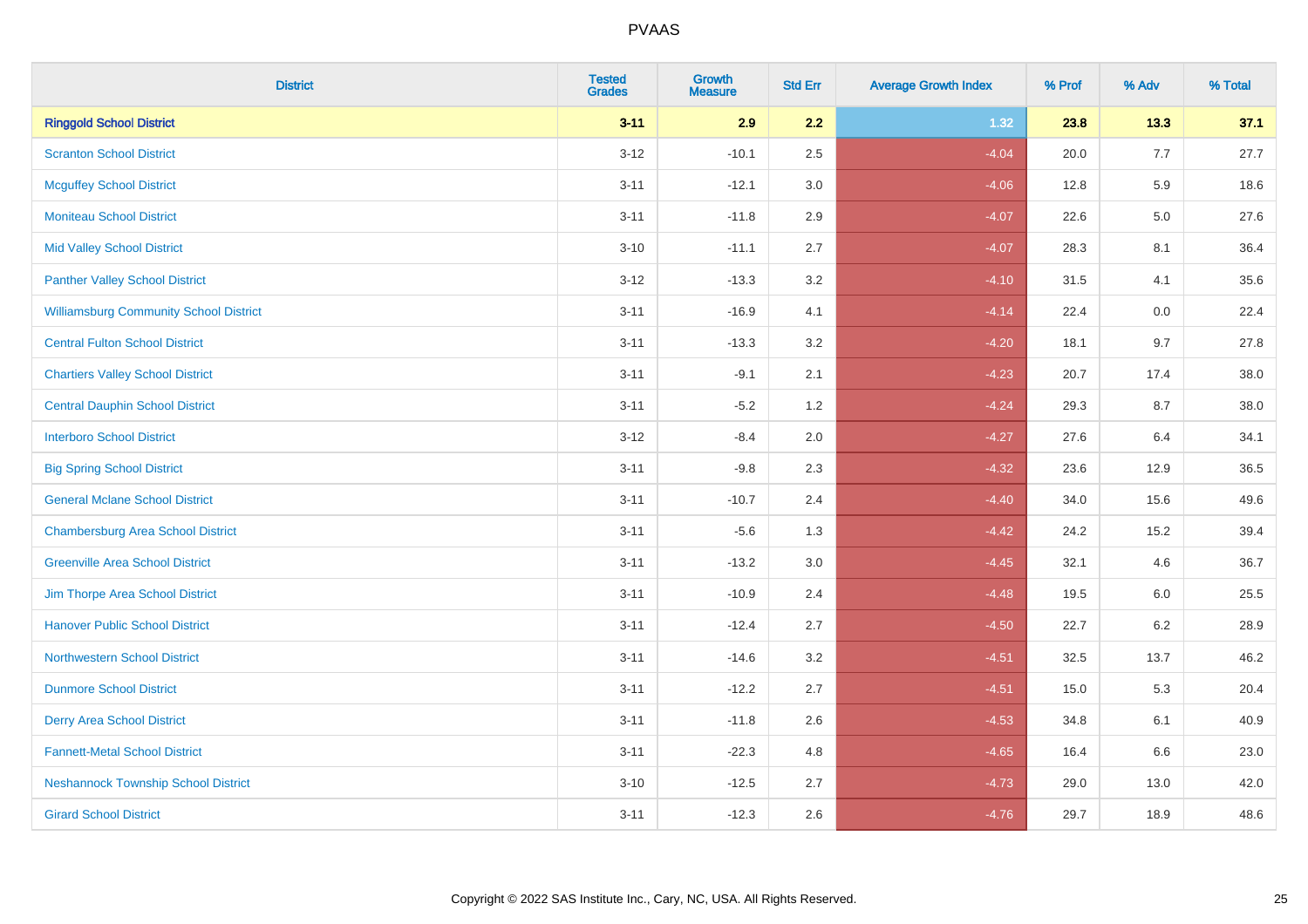| <b>District</b>                                    | <b>Tested</b><br><b>Grades</b> | <b>Growth</b><br><b>Measure</b> | <b>Std Err</b> | <b>Average Growth Index</b> | % Prof | % Adv   | % Total |
|----------------------------------------------------|--------------------------------|---------------------------------|----------------|-----------------------------|--------|---------|---------|
| <b>Ringgold School District</b>                    | $3 - 11$                       | 2.9                             | 2.2            | 1.32                        | 23.8   | 13.3    | 37.1    |
| Lehigh Valley Charter High School For The Arts     | $9 - 10$                       | $-11.8$                         | 2.5            | $-4.76$                     | 28.9   | 5.7     | 34.6    |
| <b>West Mifflin Area School District</b>           | $3 - 12$                       | $-11.9$                         | 2.5            | $-4.77$                     | 15.9   | 4.0     | 19.9    |
| <b>Chartiers-Houston School District</b>           | $3 - 10$                       | $-16.5$                         | 3.5            | $-4.79$                     | 26.3   | 6.6     | 32.9    |
| <b>Executive Education Academy Charter School</b>  | $3 - 10$                       | $-14.6$                         | 3.0            | $-4.81$                     | 8.5    | 1.2     | 9.8     |
| <b>Trinity Area School District</b>                | $3 - 11$                       | $-8.7$                          | 1.8            | $-4.87$                     | 20.9   | 9.8     | 30.8    |
| Meyersdale Area School District                    | $3 - 11$                       | $-16.1$                         | 3.3            | $-4.94$                     | 20.3   | 5.8     | 26.1    |
| <b>East Lycoming School District</b>               | $3 - 11$                       | $-10.9$                         | 2.1            | $-5.08$                     | 22.5   | 8.2     | 30.8    |
| <b>Wilkes-Barre Area School District</b>           | $3 - 11$                       | $-12.4$                         | 2.4            | $-5.18$                     | 14.2   | 3.7     | 17.9    |
| <b>Bristol Township School District</b>            | $3 - 11$                       | $-7.4$                          | 1.4            | $-5.32$                     | 13.8   | 4.6     | 18.4    |
| Philadelphia Academy Charter School                | $3 - 11$                       | $-14.7$                         | 2.7            | $-5.42$                     | 21.6   | 3.9     | 25.5    |
| <b>Washington School District</b>                  | $3 - 11$                       | $-15.9$                         | 2.9            | $-5.44$                     | 12.9   | 1.7     | 14.7    |
| <b>Lincoln Park Performing Arts Charter School</b> | $7 - 11$                       | $-14.9$                         | 2.7            | $-5.45$                     | 39.3   | $8.9\,$ | 48.2    |
| <b>Frazier School District</b>                     | $3 - 11$                       | $-18.9$                         | 3.4            | $-5.49$                     | 18.3   | 1.4     | 19.7    |
| <b>Aliquippa School District</b>                   | $3 - 11$                       | $-20.0$                         | 3.6            | $-5.54$                     | 1.7    | 0.0     | 1.7     |
| <b>Central Cambria School District</b>             | $3 - 11$                       | $-12.7$                         | 2.3            | $-5.61$                     | 19.4   | 7.4     | 26.9    |
| <b>Coatesville Area School District</b>            | $3 - 11$                       | $-9.5$                          | 1.6            | $-5.81$                     | 12.8   | 3.3     | 16.2    |
| <b>New Castle Area School District</b>             | $3 - 12$                       | $-13.6$                         | 2.3            | $-5.99$                     | 17.6   | 2.0     | 19.5    |
| <b>Kennett Consolidated School District</b>        | $3 - 11$                       | $-10.4$                         | 1.7            | $-6.27$                     | 28.7   | 14.0    | 42.7    |
| <b>Big Beaver Falls Area School District</b>       | $3 - 11$                       | $-17.9$                         | 2.8            | $-6.27$                     | 9.4    | 2.8     | 12.2    |
| <b>Hempfield Area School District</b>              | $3 - 12$                       | $-10.2$                         | 1.6            | $-6.37$                     | 28.1   | 19.2    | 47.3    |
| York Co School Of Technology                       | $9 - 12$                       | $-10.9$                         | 1.6            | $-6.79$                     | 22.6   | 4.0     | 26.6    |
| <b>Greater Latrobe School District</b>             | $3 - 11$                       | $-14.1$                         | 2.0            | $-7.14$                     | 41.0   | 12.6    | 53.6    |